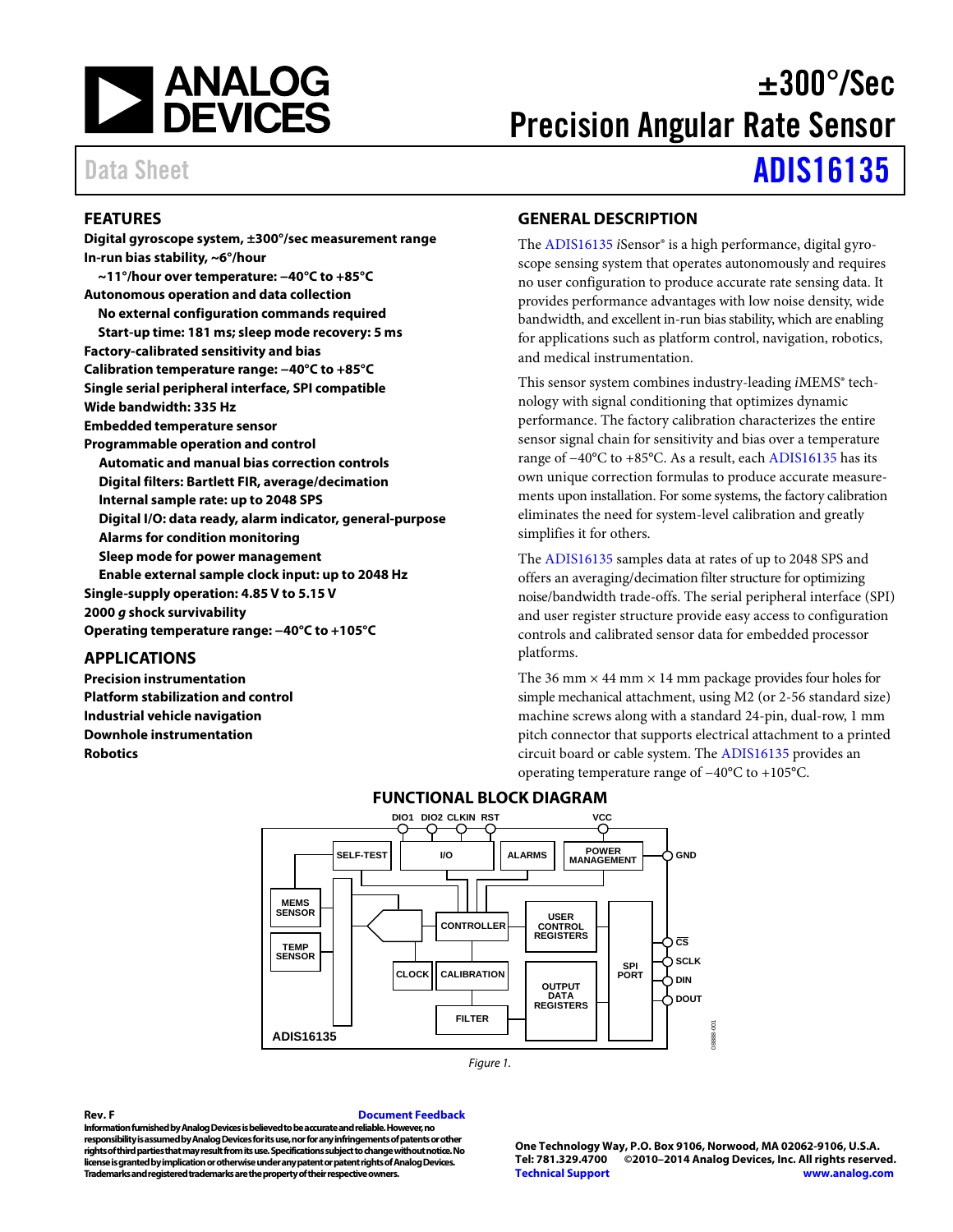# **TABLE OF CONTENTS**

### <span id="page-1-0"></span>**REVISION HISTORY**

| $3/14$ —Rev. E to Rev. F                                 |
|----------------------------------------------------------|
|                                                          |
| $10/13$ —Rev. D to Rev. E                                |
| Replaced ADIS16135/PCBZ Breakout Board Section with      |
|                                                          |
| Deleted Legacy Design Section, Figure 23, and Figure 24; |
|                                                          |
|                                                          |
| $1/13$ —Rev. C to Rev. D                                 |
|                                                          |
|                                                          |
|                                                          |
| $4/12$ —Rev. B to Rev. C                                 |
|                                                          |

| Added ADIS16135/PCBZ Breakout Board Section, Legacy |  |
|-----------------------------------------------------|--|
|                                                     |  |
|                                                     |  |

#### $11/10$ —Rev. A to Rev. B

| Change to Automatic Bias Correction Section 12   |  |
|--------------------------------------------------|--|
|                                                  |  |
|                                                  |  |
|                                                  |  |
|                                                  |  |
|                                                  |  |
|                                                  |  |
| Changes to Prototype Interface Board Section  17 |  |
|                                                  |  |
| $6/10$ —Rev. 0 to Rev. A                         |  |
|                                                  |  |
|                                                  |  |

#### 4/10-Revision 0: Initial Version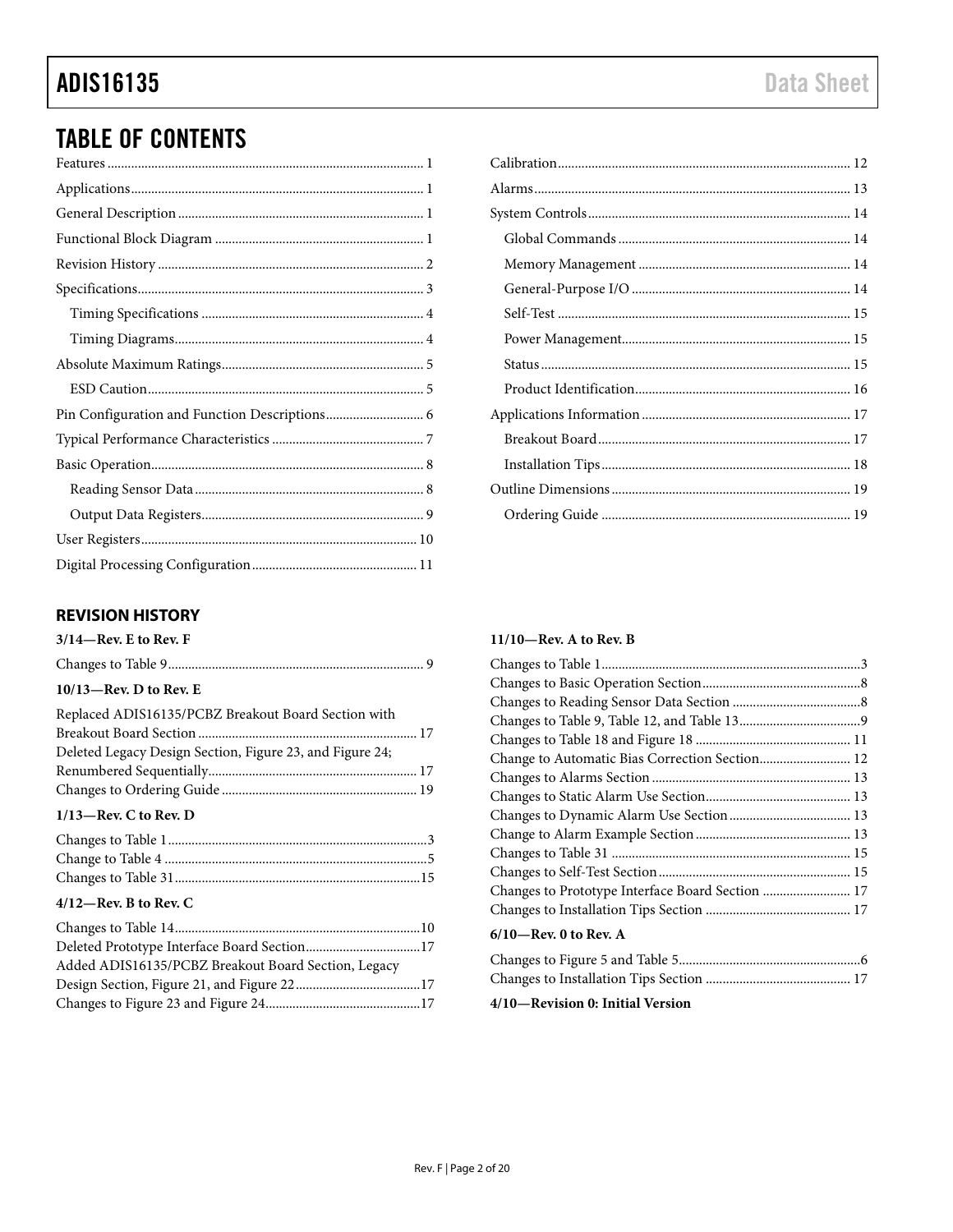### <span id="page-2-0"></span>**SPECIFICATIONS**

 $T_A = 25^{\circ}$ C, VCC = 5.0 V, angular rate = 0°/sec, dynamic range =  $\pm 300^{\circ}$ /sec  $\pm 1$  g, unless otherwise noted.

#### **Table 1.**

| <b>Parameter</b>                       | <b>Test Conditions/Comments</b>                                           | Min              | <b>Typ</b> | <b>Max</b> | Unit              |
|----------------------------------------|---------------------------------------------------------------------------|------------------|------------|------------|-------------------|
| <b>GYROSCOPES</b>                      |                                                                           |                  |            |            |                   |
| Dynamic Range                          |                                                                           | ±300             | ±350       |            | $\degree$ /sec    |
| <b>Initial Sensitivity</b>             | GYRO_OUT register only                                                    |                  | 0.0125     |            | °/sec/LSB         |
| Repeatability <sup>1</sup>             | $-40^{\circ}C \leq T_A \leq +85^{\circ}C$                                 |                  |            | ±1         | $\%$              |
| Sensitivity Temperature Coefficient    | $-40^{\circ}C \leq T_A \leq +85^{\circ}C$                                 |                  | ±16        |            | ppm/°C            |
| Nonlinearity                           | Best fit straight line                                                    |                  | ±0.008     |            | % of $F_s$        |
| Bias Repeatability <sup>1,2</sup>      | $-40^{\circ}$ C $\leq$ T <sub>A</sub> $\leq$ +85 $^{\circ}$ C, 1 $\sigma$ |                  | ±1         |            | $\degree$ /sec    |
| In-Run Bias Stability                  | +25°C, SMPL_PRD = $0x001F$                                                |                  | 0.0017     |            | $\degree$ /sec    |
| Angular Random Walk                    | 1 σ, $+25^{\circ}$ C                                                      |                  | 0.75       |            | $\frac{1}{2}$ /hr |
| Linear Acceleration Effect on Bias     | $1\sigma$                                                                 |                  | 0.03       |            | $\degree$ /sec/g  |
| <b>Bias Voltage Sensitivity</b>        | $VCC = 4.85 V$ to 5.15 V                                                  |                  | 0.02       |            | $\degree$ /sec/V  |
| <b>Output Noise</b>                    | $SMPL$ PRD = 0x001F                                                       |                  | 0.27       |            | °/sec rms         |
| <b>Rate Noise Density</b>              | $f = 25$ Hz, SMPL_PRD = 0x001F                                            |                  | 0.0122     |            | °/sec/√Hz rms     |
| 3 dB Bandwidth                         |                                                                           |                  | 335        |            | <b>Hz</b>         |
| <b>Sensor Resonant Frequency</b>       |                                                                           |                  | 14.5       |            | kHz               |
| LOGIC INPUTS <sup>3</sup>              |                                                                           |                  |            |            |                   |
| Input High Voltage, VIH                |                                                                           | 2.0              |            |            | $\vee$            |
| Input Low Voltage, VL                  |                                                                           |                  |            | 0.8        | $\vee$            |
| Logic 1 Input Current, I <sub>IH</sub> | $V_{IH} = 3.3 V$                                                          |                  | ±0.2       | ±1         | μA                |
| Logic 0 Input Current, ILL             | $V_{IL} = 0 V$                                                            |                  |            |            |                   |
| All Pins Except RST                    |                                                                           |                  | 40         | 60         | μA                |
| RST Pin                                |                                                                           |                  | 80         |            | μA                |
| Input Capacitance, CIN                 |                                                                           |                  | 10         |            | pF                |
| <b>DIGITAL OUTPUTS3</b>                |                                                                           |                  |            |            |                   |
| Output High Voltage, VOH               | $I_{\text{SOWRCE}} = 1.6 \text{ mA}$                                      | 2.4              |            |            | $\mathsf{V}$      |
| Output Low Voltage, VoL                | $I_{SINK} = 1.6 mA$                                                       |                  |            | 0.4        | $\vee$            |
| <b>FLASH MEMORY</b>                    | Endurance <sup>4</sup>                                                    | 10,000           |            |            | Cycles            |
| Data Retention <sup>4</sup>            | $T_1 = 85^{\circ}C$                                                       | 20               |            |            | Years             |
| <b>FUNCTIONAL TIMES<sup>5</sup></b>    | Time until data is available                                              |                  |            |            |                   |
| Power-On Start-Up Time                 |                                                                           |                  | 181        |            | ms                |
| <b>Reset Recovery Time</b>             |                                                                           |                  | 74         |            | ms                |
| Sleep Mode Recovery Time               |                                                                           |                  | 4.7        |            | ms                |
| Flash Memory Self-Test                 | SMPL $PRD = 0x000F$                                                       |                  | 16         |            | ms                |
| Automatic Sensor Self-Test Time        | $SMPL$ PRD = 0x000F                                                       |                  | 46         |            | ms                |
| <b>CONVERSION RATE</b>                 |                                                                           | 680              |            | 2048       | SPS               |
| Clock Accuracy                         | $SMPL$ PRD = 0x001F                                                       |                  |            | ±3         | $\frac{0}{0}$     |
| Sync Input Clock                       | $SMPL$ PRD = 0x0000                                                       | 680 <sup>6</sup> |            | 2048       | <b>Hz</b>         |
| <b>POWER SUPPLY</b>                    | Operating voltage range, VCC                                              | 4.85             | 5.0        | 5.25       | v                 |
| <b>Power Supply Current</b>            | $SMPL_PRD = 0x001F$                                                       |                  | 88         |            | mA                |
|                                        | Sleep mode                                                                |                  | 1.4        |            | mA                |

<sup>1</sup> The Repeatability specifications represent analytical projections, which are based off of the following drift contributions and conditions: temperature hysteresis (−40°C to +85°C), electronics drift (High-Temperature Operating Life test: +85°C, 500 hours), drift from temperature cycling (JESD22, Method A104-C, Method N, 500 cycles, −40°C to +85°C), rate random walk (10 year projection), and broadband noise

 $^3$  The digital I/O signals are driven by an internal 3.3 V supply, and the inputs are 5 V tolerant.

<sup>4</sup> JEDEC Standard 22, Method A117. Endurance measured at −40°C, +25°C, +85°C, and +125°C.

<sup>&</sup>lt;sup>2</sup> Bias repeatability describes a long-term behavior, over a variety of conditions. Short-term repeatability is related to the in-run bias stability and noise density specifications.

<sup>&</sup>lt;sup>5</sup> These times do not include thermal settling and internal filter response times (340 Hz bandwidth), which may affect overall accuracy.

<sup>6</sup> The sync input clock and internal sampling clock function below the specified minimum value, at reduced performance levels.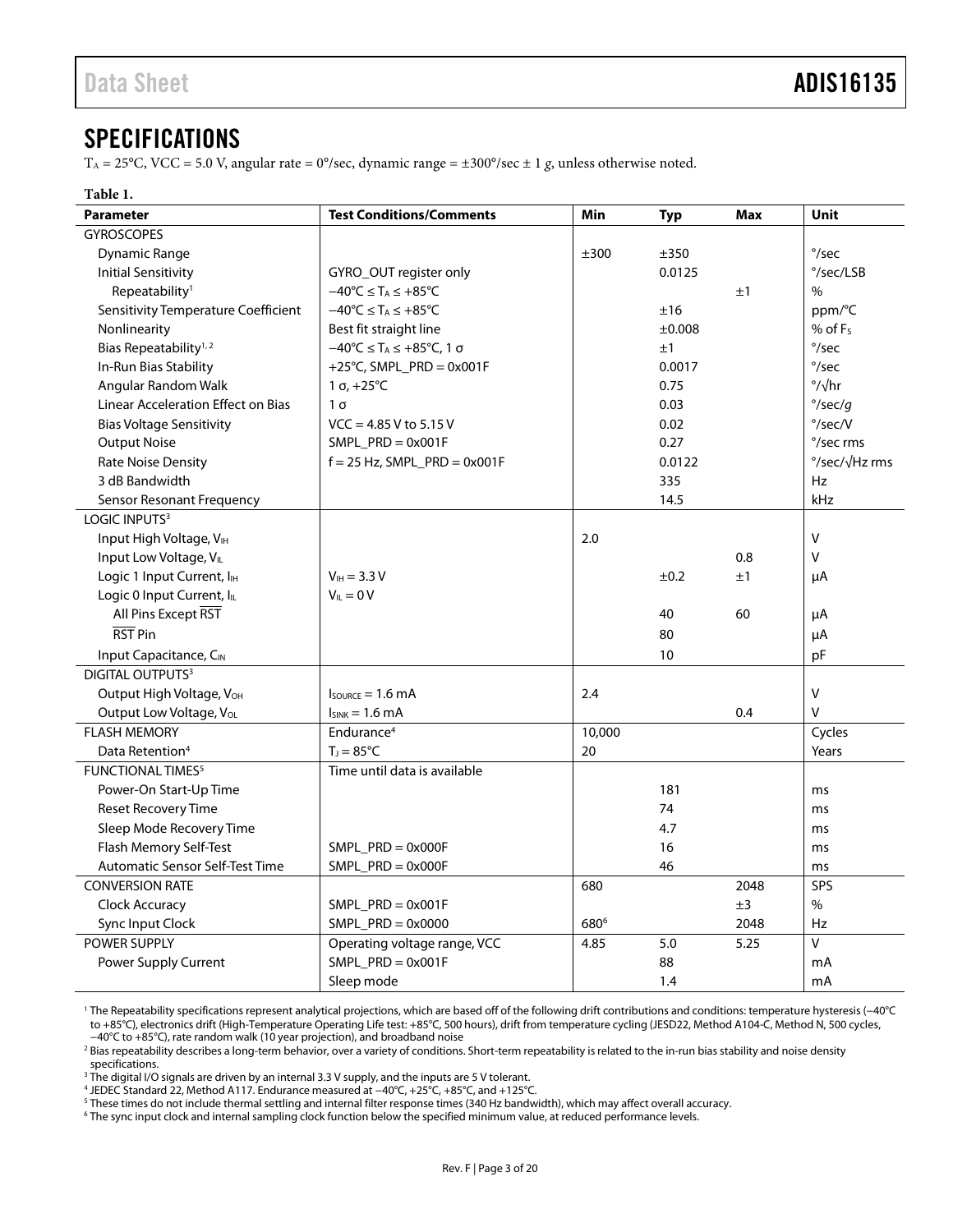### <span id="page-3-0"></span>**TIMING SPECIFICATIONS**

 $T_A = 25^{\circ}$ C, VCC = 5 V, unless otherwise noted.

#### **Table 2.**

|                                   |                                        | <b>Normal Mode</b> |            |      |            |
|-----------------------------------|----------------------------------------|--------------------|------------|------|------------|
| <b>Parameter</b>                  | <b>Description</b>                     | Min <sup>1</sup>   | <b>Typ</b> | Max  | Unit       |
| f <sub>sclk</sub>                 | Serial clock                           | 0.01               |            | 2.0  | <b>MHz</b> |
| t <sub>stall</sub>                | Stall period between data              | 9                  |            |      | μs         |
| <b><i>UREADRATE</i></b>           | Read rate                              | 25                 |            |      | μs         |
| $t_{\overline{cs}}$               | Chip select to clock edge              | 48.8               |            |      | ns         |
| t <sub>DAV</sub>                  | DOUT valid after SCLK edge             |                    |            | 25   | ns         |
| t <sub>DSU</sub>                  | DIN setup time before SCLK rising edge | 24.4               |            |      | ns         |
| <b>t</b> <sub>DHD</sub>           | DIN hold time after SCLK rising edge   | 48.8               |            |      | ns         |
| tsclkr, tsclkf                    | <b>SCLK</b> rise/fall times            |                    | 5          | 12.5 | ns         |
| t <sub>DR</sub> , t <sub>DF</sub> | DOUT rise/fall times                   |                    | 5          | 12.5 | ns         |
| tses                              | CS high after SCLK edge                | 0                  |            |      | ns         |
| $t_1$                             | Input sync positive pulse width        | 5                  |            |      | μs         |
| $t_{x}$                           | Input sync low time                    | 100                |            |      | μs         |
| t <sub>2</sub>                    | Input sync to data ready output        |                    | 360        |      | μs         |
| t <sub>3</sub>                    | Input sync period                      | 488                |            |      | μs         |

<sup>1</sup> Guaranteed by design and characterization but not tested in production.

<span id="page-3-1"></span>

Figure 4. Input Clock Timing Diagram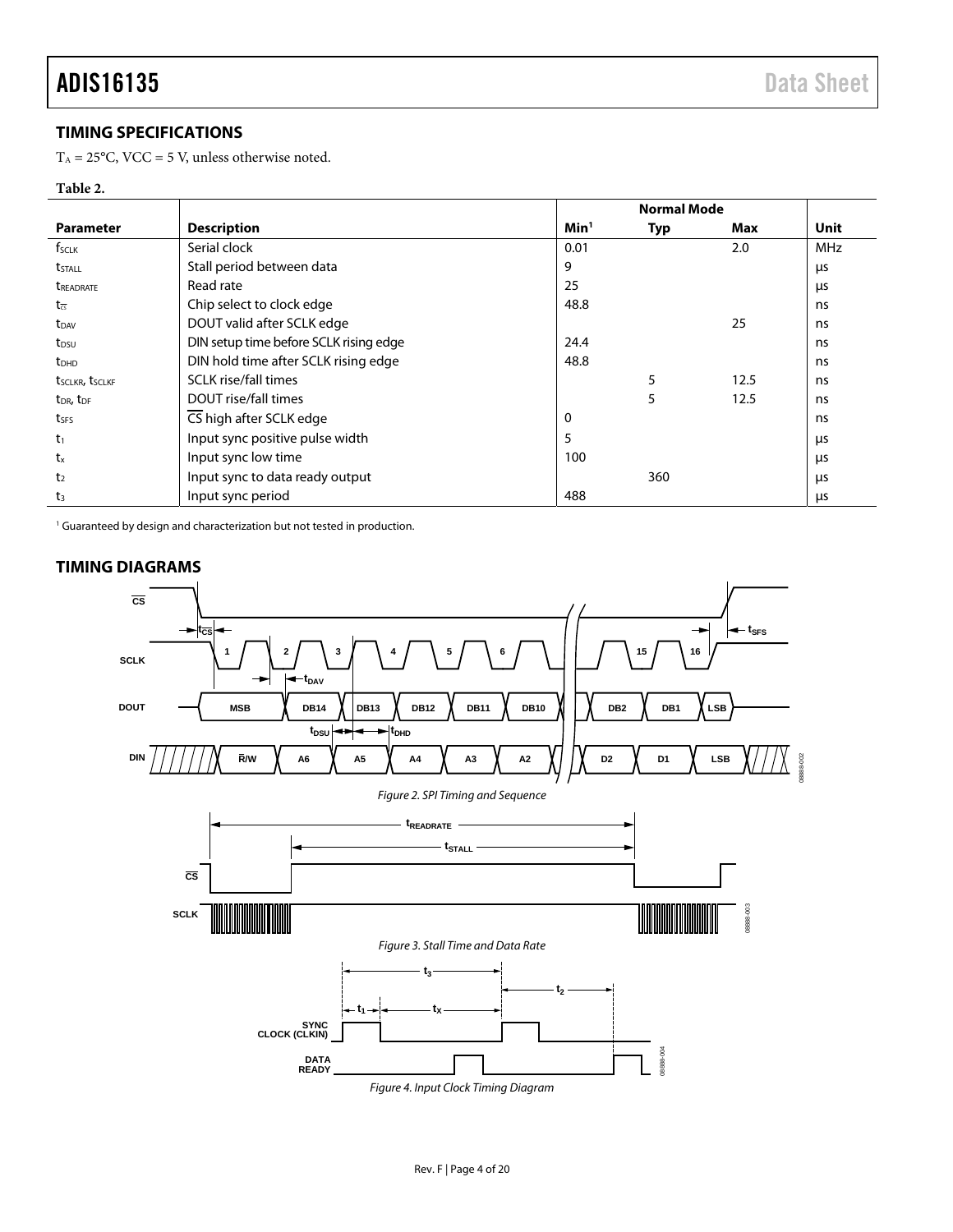## <span id="page-4-0"></span>ABSOLUTE MAXIMUM RATINGS

#### **Table 3.**

| Parameter                     | Rating                                              |
|-------------------------------|-----------------------------------------------------|
| Acceleration                  |                                                     |
| Any Axis, Unpowered           | 2000 q                                              |
| Any Axis, Powered             | 2000 q                                              |
| VCC to GND                    | $-0.3 V$ to $+7.0 V$                                |
| Digital Input Voltage to GND  | $-0.3 V$ to $+5.3 V$                                |
| Digital Output Voltage to GND | $-0.3$ V to VCC + 0.3 V                             |
| Operating Temperature Range   | $-40^{\circ}$ C to $+105^{\circ}$ C                 |
| Storage Temperature Range     | $-65^{\circ}$ C to +125 $^{\circ}$ C <sup>1,2</sup> |

<sup>1</sup> Extended exposure to temperatures outside the specified temperature range of −40°C to +105°C can adversely affect the accuracy of the factory calibration. For best accuracy, store the parts within the specified operating range of −40°C to +105°C.

<sup>2</sup> Although the device is capable of withstanding short-term exposure to 150°C, long-term exposure threatens internal mechanical integrity.

Stresses above those listed under Absolute Maximum Ratings may cause permanent damage to the device. This is a stress rating only; functional operation of the device at these or any other conditions above those indicated in the operational section of this specification is not implied. Exposure to absolute maximum rating conditions for extended periods may affect device reliability.

#### **Table 4. Package Characteristics**

| Package Type             | $\theta_{JA}$ |      | Device Weight |
|--------------------------|---------------|------|---------------|
| 24-Lead Module (ML-24-3) |               | 1.48 |               |

#### <span id="page-4-1"></span>**ESD CAUTION**



ESD (electrostatic discharge) sensitive device. Charged devices and circuit boards can discharge without detection. Although this product features patented or proprietary protection circuitry, damage may occur on devices subjected to high energy ESD. Therefore, proper ESD precautions should be taken to avoid performance degradation or loss of functionality.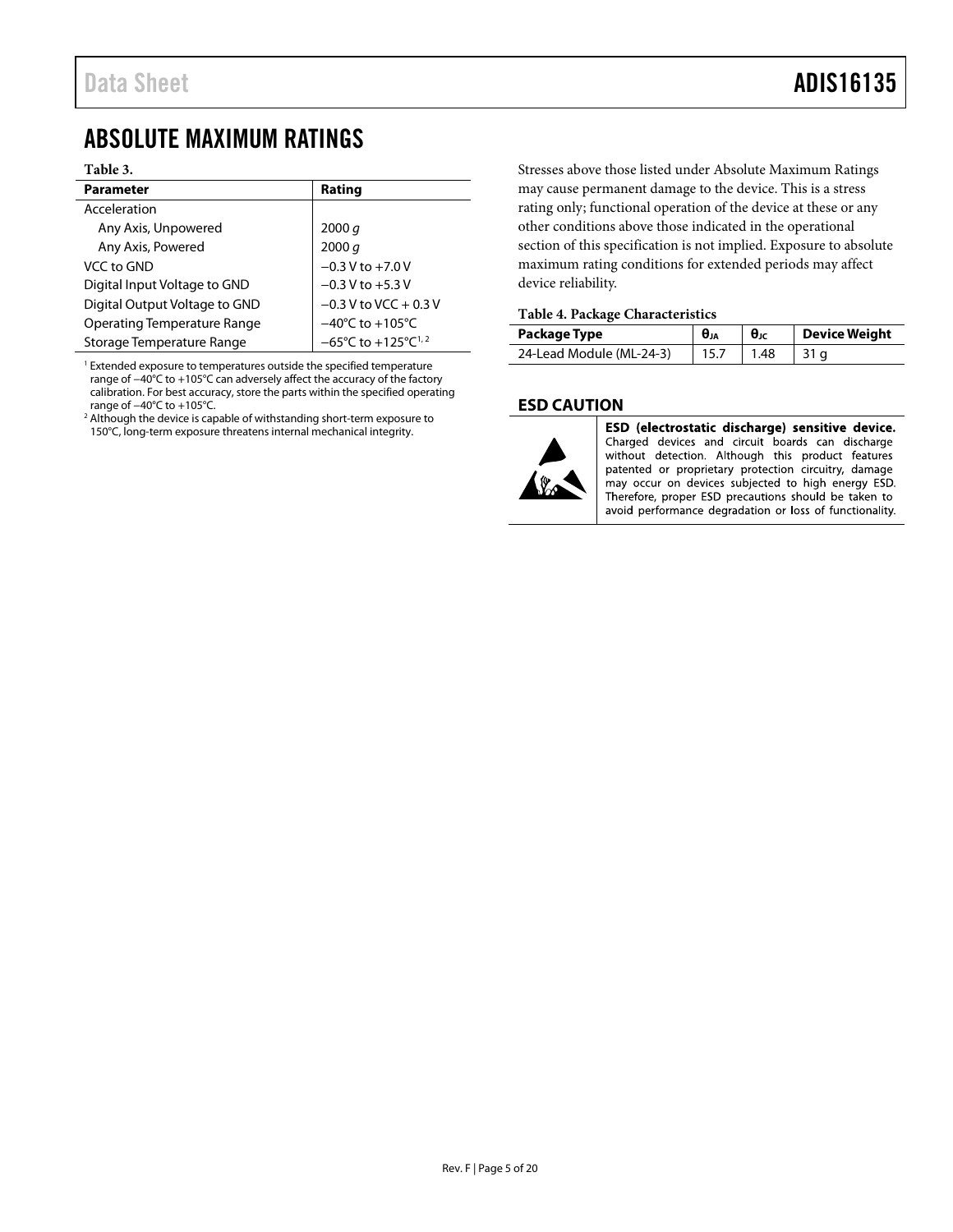# adis16135 Data Sheet

## <span id="page-5-0"></span>PIN CONFIGURATION AND FUNCTION DESCRIPTIONS





NOTES<br>1. PINS ARE NOT VISIBLE FROM THIS VIEW. THE PIN ASSIGNMENTS<br>- SHOWN REPRESENT THE MATING CONNECTOR ASSIGNMENTS.<br>2. USE SAMTEC CLM-112-02 OR EQUIVALENT. ğ 08888-005  $0.000$ 

Figure 5. Mating Connector Pin Assignments

| Pin No.        | <b>Mnemonic</b>        | Type <sup>1</sup> | <b>Description</b>                                   |  |  |
|----------------|------------------------|-------------------|------------------------------------------------------|--|--|
| $\overline{2}$ | <b>CLKIN</b>           |                   | Clock Input, SMPL_PRD = $0x0000$                     |  |  |
| 3              | <b>SCLK</b>            |                   | SPI Serial Clock.                                    |  |  |
| 4              | <b>DOUT</b>            | O                 | SPI Data Output. Clocks output on SCLK falling edge. |  |  |
| 5              | <b>DIN</b>             |                   | SPI Data Input. Clocks input on SCLK rising edge.    |  |  |
| 6              | $\overline{\text{CS}}$ |                   | SPI Chip Select.                                     |  |  |
|                | DIO <sub>1</sub>       | 1/O               | Configurable Digital Input/Output.                   |  |  |
| 8              | <b>RST</b>             |                   | Reset.                                               |  |  |
| 9              | DIO <sub>2</sub>       | 1/O               | Configurable Digital Input/Output.                   |  |  |
| 10, 11, 12     | <b>VCC</b>             |                   | Power Supply.                                        |  |  |
| 13, 14, 15     | <b>GND</b>             | S                 | Power Ground.                                        |  |  |
| 1, 16 to 24    | <b>DNC</b>             | N/A               | Do Not Connect.                                      |  |  |

### <span id="page-5-1"></span>**Table 5. Pin Function Descriptions**

<sup>1</sup> I/O is input/output, I is input, O is output, S is supply, N/A is not applicable.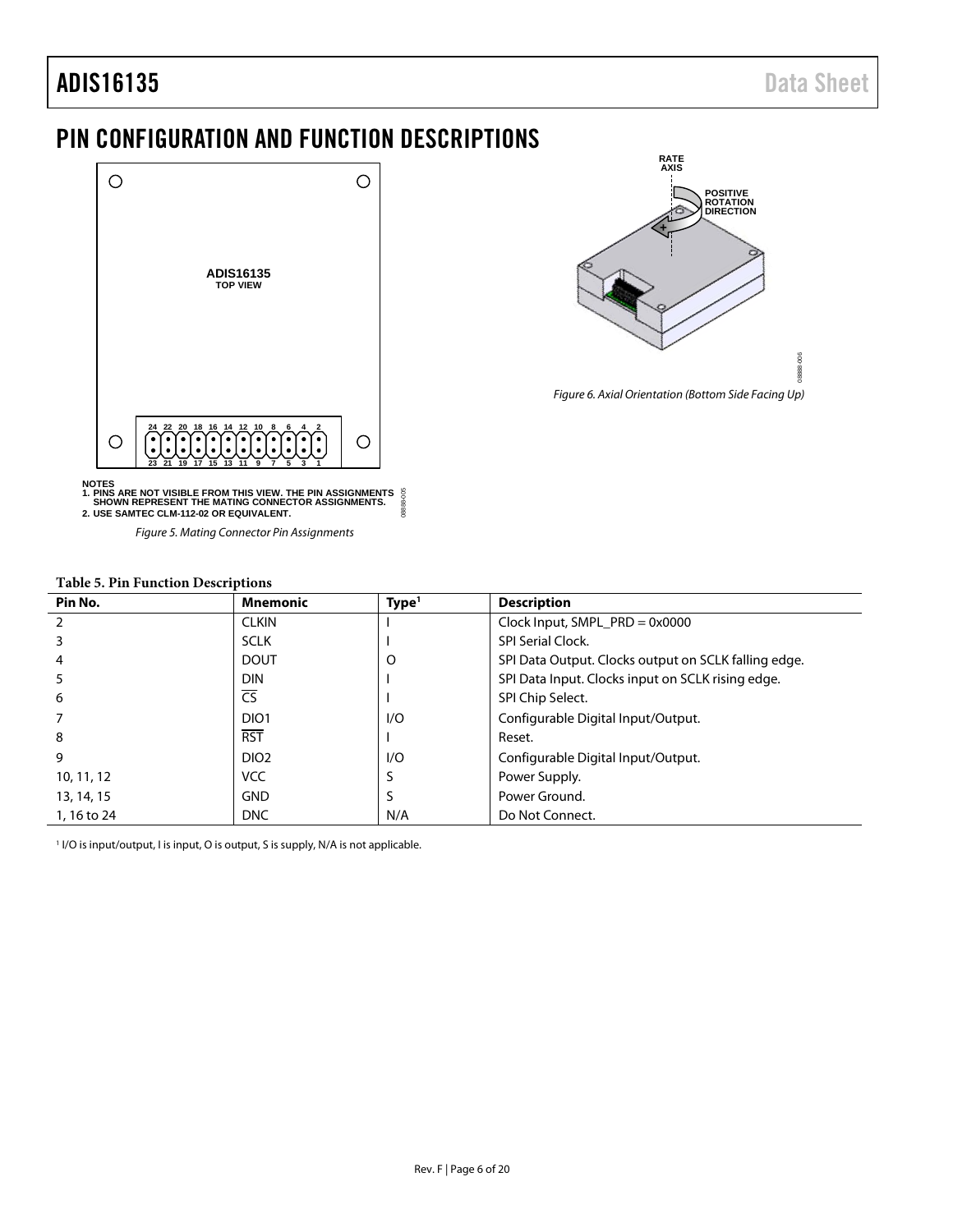# <span id="page-6-0"></span>TYPICAL PERFORMANCE CHARACTERISTICS

<span id="page-6-1"></span>

Figure 8. Allan Variance, 0°C to +50°C, 1°C/Min Ramp Rate



Figure 9. Bias vs. Temperature, 0.1°C/Min Ramp Rate, Autonull at +25°C, SMPL\_PRD = 0x001F,  $DEC\_RATE = 0 \times 0010$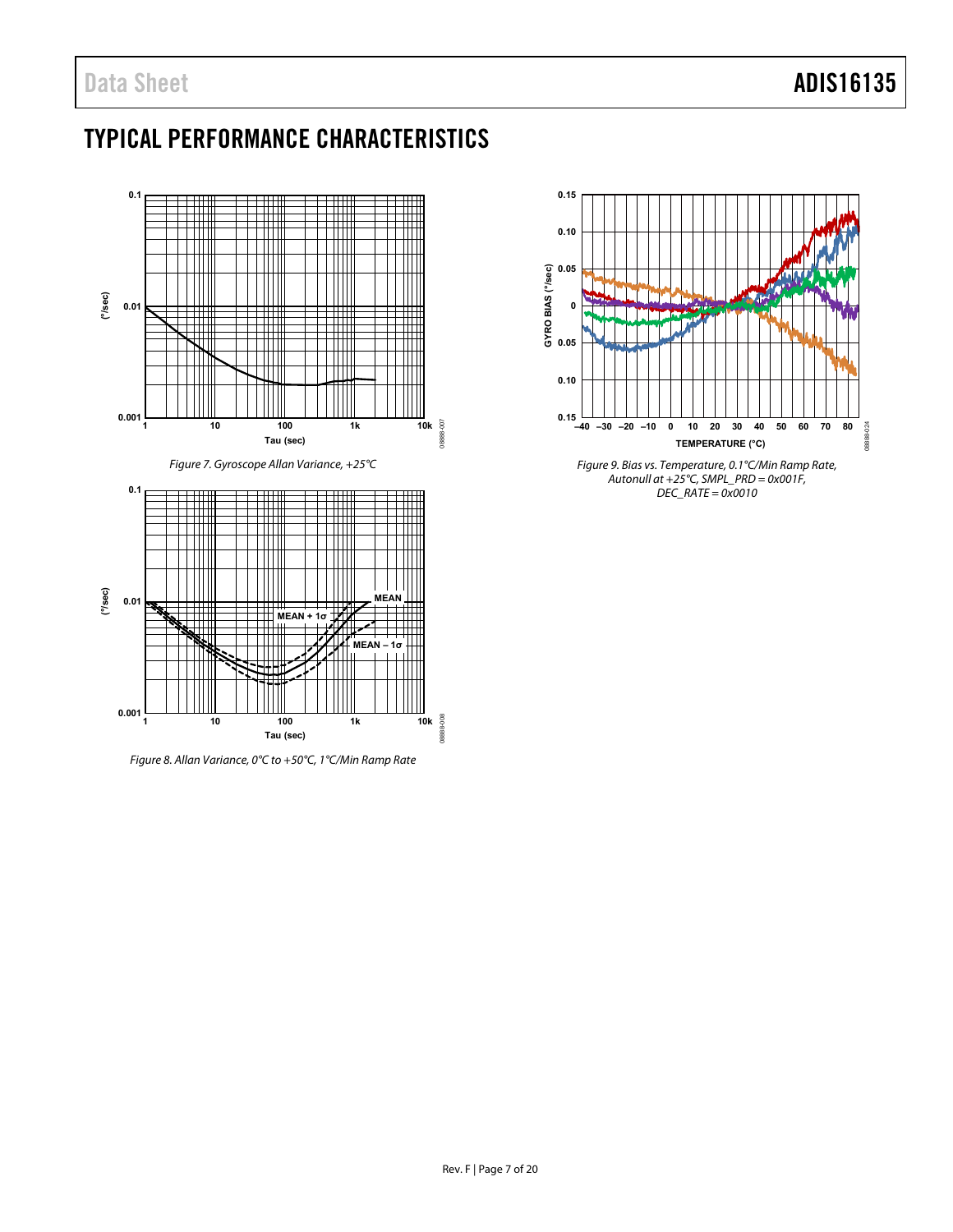## <span id="page-7-0"></span>BASIC OPERATION

The [ADIS16135](http://analog.com/ADIS16135?doc=ADIS16135.pdf) is an autonomous system that requires no user initialization. Once it has a valid power supply, it initializes itself and starts sampling, processing, and loading sensor data into the output registers. DIO1 pulses high after each sample cycle concludes. The SPI interface enables simple integration with many embedded processor platforms, as shown i[n Figure 10](#page-7-2)  (electrical connection) an[d Table 6 \(](#page-7-3)processor pin descriptions).



Figure 10. Electrical Connection Diagram

<span id="page-7-3"></span><span id="page-7-2"></span>**Table 6. Generic Master Processor Pin Names and Functions** 

| <b>Pin Name</b>          | <b>Function</b>            |
|--------------------------|----------------------------|
| $\overline{\mathsf{SS}}$ | Slave select               |
| <b>IRO</b>               | Interrupt request          |
| <b>MOSI</b>              | Master output, slave input |
| <b>MISO</b>              | Master input, slave output |
| SCI K                    | Serial clock               |

The [ADIS16135](http://analog.com/ADIS16135?doc=ADIS16135.pdf) SPI interface supports full duplex serial communication (simultaneous transmit and receive) and uses the sequences shown i[n Figure 13 f](#page-7-4)or DIN/DOUT bit coding[. Table 7](#page-7-5)  provides a list of the most common settings that require attention to initialize a processor serial port for th[e ADIS16135](http://analog.com/ADIS16135?doc=ADIS16135.pdf) SPI interface.

<span id="page-7-5"></span>

| <b>Processor Setting</b> | <b>Description</b>                         |
|--------------------------|--------------------------------------------|
| Master                   | The ADIS16135 operates as a slave.         |
| SCLK Rate $\leq$ 2 MHz   | Maximum serial clock rate.                 |
| SPI Mode 3               | $CPOL = 1$ (polarity), $CPHA = 1$ (phase). |
| <b>MSB-First Mode</b>    | Bit sequence.                              |
| 16-Bit Mode              | Shift register/data length.                |

#### <span id="page-7-1"></span>**READING SENSOR DATA**

A single register read requires two 16-bit SPI cycles. The first cycle requests the contents of a register using the bit assignments in [Figure 13.](#page-7-4) Then the register contents follow on DOUT during the second sequence[. Figure 11 i](#page-7-6)ncludes three single register reads in succession. In this example, the process starts with  $DIN = 0x0600$  to request the contents of the GYRO  $OUT$ register and follows with 0x0400 to request the contents of the GYRO OUT2 register and with 0x0200 to request the contents of the TEMP\_OUT register. Full duplex operation enables processors to use the same 16-bit SPI cycle to read data from DOUT while requesting the next set of data on DIN. [Figure 12](#page-7-7)  provides an example of the four SPI signals when reading GYRO\_OUT in a repeating pattern. Note that DOUT starts to represent GYRO\_OUT during the second 16-bit SPI cycle.

<span id="page-7-7"></span><span id="page-7-6"></span>

08888-013

8888.013



**1. DOUT BITS ARE PRODUCED ONLY WHEN THE PREVIOUS 16-BIT DIN SEQUENCE STARTS WITH R/W = 0.**

<span id="page-7-4"></span>**2. WHEN CS IS HIGH, DOUT IS IN A THREE-STATE, HIGH-IMPEDANCE MODE, WHICH ALLOWS MULTIFUNCTIONAL USE OF THE LINE FOR OTHER DEVICES.**

Figure 13. SPI Communication Bit Sequence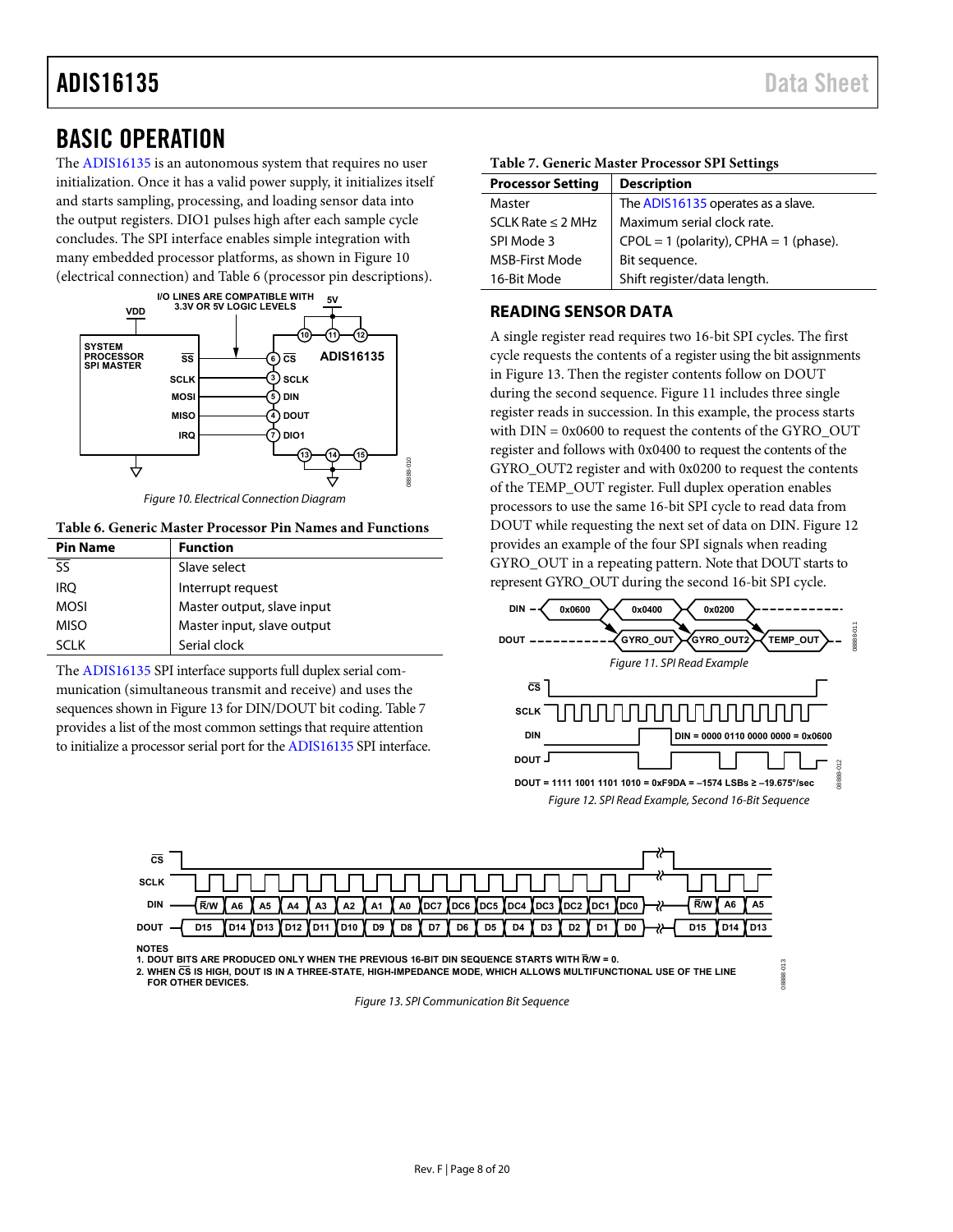### <span id="page-8-0"></span>**OUTPUT DATA REGISTERS**

#### **Table 8. Output Data Register Formats**

| Register        | <b>Address</b> | <b>Measurement</b>       |
|-----------------|----------------|--------------------------|
| <b>TEMP OUT</b> | 0x02           | Internal temperature     |
| GYRO OUT2       | 0x04           | Gyroscope, lower 16 bits |
| <b>GYRO OUT</b> | 0x06           | Gyroscope, upper 16 bits |

#### **Rotation Rate (Gyroscope)**

GYRO\_OUT is the primary register for gyroscope output data and uses 16-bit twos complement format for its data. [Table 9](#page-8-1)  provides the numerical format, and [Table 10 p](#page-8-2)rovides several examples for converting digital data into °/sec.

#### <span id="page-8-1"></span>**Table 9. GYRO\_OUT Bit Descriptions**

| <b>Bits</b> | Description                                                                                  |
|-------------|----------------------------------------------------------------------------------------------|
| [15:0]      | Gyroscope data; twos complement,<br>0.0125°/sec per LSB (typical), $0^{\circ}$ /sec = 0x0000 |

#### <span id="page-8-2"></span>**Table 10. GYRO\_OUT, Twos Complement Format**

| <b>Rotation Rate</b>  | <b>Decimal</b> | <b>Hex</b> | <b>Binary</b>       |
|-----------------------|----------------|------------|---------------------|
| $+300^{\circ}/sec$    | $+24.000$      | 0x5DC0     | 0101 1101 1100 0000 |
| $+0.025^{\circ}/sec$  | $+2$           | 0x0002     | 0000 0000 0000 0010 |
| $+0.0125^{\circ}/sec$ | $+1$           | 0x0001     | 0000 0000 0000 0001 |
| $0^{\circ}/sec$       | $\Omega$       | 0x0000     | 0000 0000 0000 0000 |
| $-0.0125^{\circ}/sec$ | $-1$           | 0xFFFF     | 1111 1111 1111 1111 |
| $-0.025^{\circ}/sec$  | $-2$           | 0xFFFE     | 1111 1111 1111 1110 |
| $-300^{\circ}/sec$    | $-24.000$      | 0xA240     | 1010 0010 0100 0000 |

The GYRO\_OUT2 register (se[e Table 11\)](#page-8-3) captures the bit growth associated with the decimation filter shown i[n Figure 18,](#page-10-1) using a MSB-justified format. The bit growth starts with the MSB (GYRO\_OUT2[15]), is equal to the decimation rate setting in DEC\_RATE[4:0] (se[e Table 18\)](#page-10-2), and grows in the LSB direction as the decimation rate increases. See [Figure 14 f](#page-8-4)or more details.

#### <span id="page-8-3"></span>**Table 11. GYRO\_OUT2 Bit Descriptions**



#### <span id="page-8-4"></span>**Internal Temperature**

The TEMP\_OUT register (se[e Table 12\)](#page-8-5) provides an internal temperature measurement that can be useful for observing relative temperature changes in the environment. [Table 13](#page-8-6)  provides several coding examples for converting the 16-bit twos complement number into units for temperature (°C).

#### <span id="page-8-5"></span>**Table 12. TEMP\_OUT Bit Descriptions**

| <b>Bits</b> | <b>Description</b>                                                                             |
|-------------|------------------------------------------------------------------------------------------------|
| [15:0]      | Temperature data; twos complement,<br>0.0058°C per LSB (typical), $0^{\circ}C = 0 \times 0000$ |

#### <span id="page-8-6"></span>**Table 13. Temperature, Twos Complement Format**

| <b>Temperature</b> | <b>Decimal</b> | <b>Hex</b> | <b>Binary</b>       |
|--------------------|----------------|------------|---------------------|
| $+105^{\circ}$ C   | $+18,103$      | 0x46B7     | 0100 0110 1011 0111 |
| $+0.0116$ °C       | $+2$           | 0x0002     | 0000 0000 0000 0010 |
| +0.0058°C          | $+1$           | 0x0001     | 0000 0000 0000 0001 |
| 0°C                | $\Omega$       | 0x0000     | 0000 0000 0000 0000 |
| $-0.0058$ °C       | $-1$           | 0xFFFF     | 1111 1111 1111 1111 |
| $-0.0116$ °C       | $-2$           | 0xFFFE     | 1111 1111 1111 1110 |
| $-40^{\circ}$ C    | $-6897$        | 0xE50F     | 1110 0101 0000 1111 |

#### **Device Configuration**

The control registers listed in [Table 14 p](#page-9-1)rovide a variety of user configuration options. The SPI provides access to these registers, one byte at a time, using the bit assignments shown in [Figure 13.](#page-7-4)  Each register has 16 bits, where Bits[7:0] represent the lower address and Bits[15:8] represent the upper address. [Figure 15](#page-8-7)  provides an example of writing 0x03 to Address 0x22 (DEC\_RATE[7:0]), using  $DIN = 0xA203$ . This example reduces the sample rate by a factor of 8 (see [Table 16\)](#page-10-3).



<span id="page-8-7"></span>Figure 15. SPI Sequence for Setting the Decimate Rate to 8 (DIN = 0xA203)

#### **Dual Memory Structure**

Writing configuration data to a control register updates its SRAM contents, which are volatile. After optimizing each relevant control register setting in a system, set GLOB\_CMD[3] = 1 (DIN = 0xA808) to back these settings up in nonvolatile flash memory. The flash backup process requires a valid power supply level for the entire 72 ms process time[. Table 14](#page-9-1) provides a user register memory map that includes a column of flash backup information. A *yes* in this column indicates that a register has a mirror location in flash and, when backed up properly, automatically restores itself during startup or after a reset[. Figure 16 p](#page-8-8)rovides a diagram of the dual-memory structure used to manage operation and store critical user settings.



<span id="page-8-8"></span>Figure 16. SRAM and Flash Memory Diagram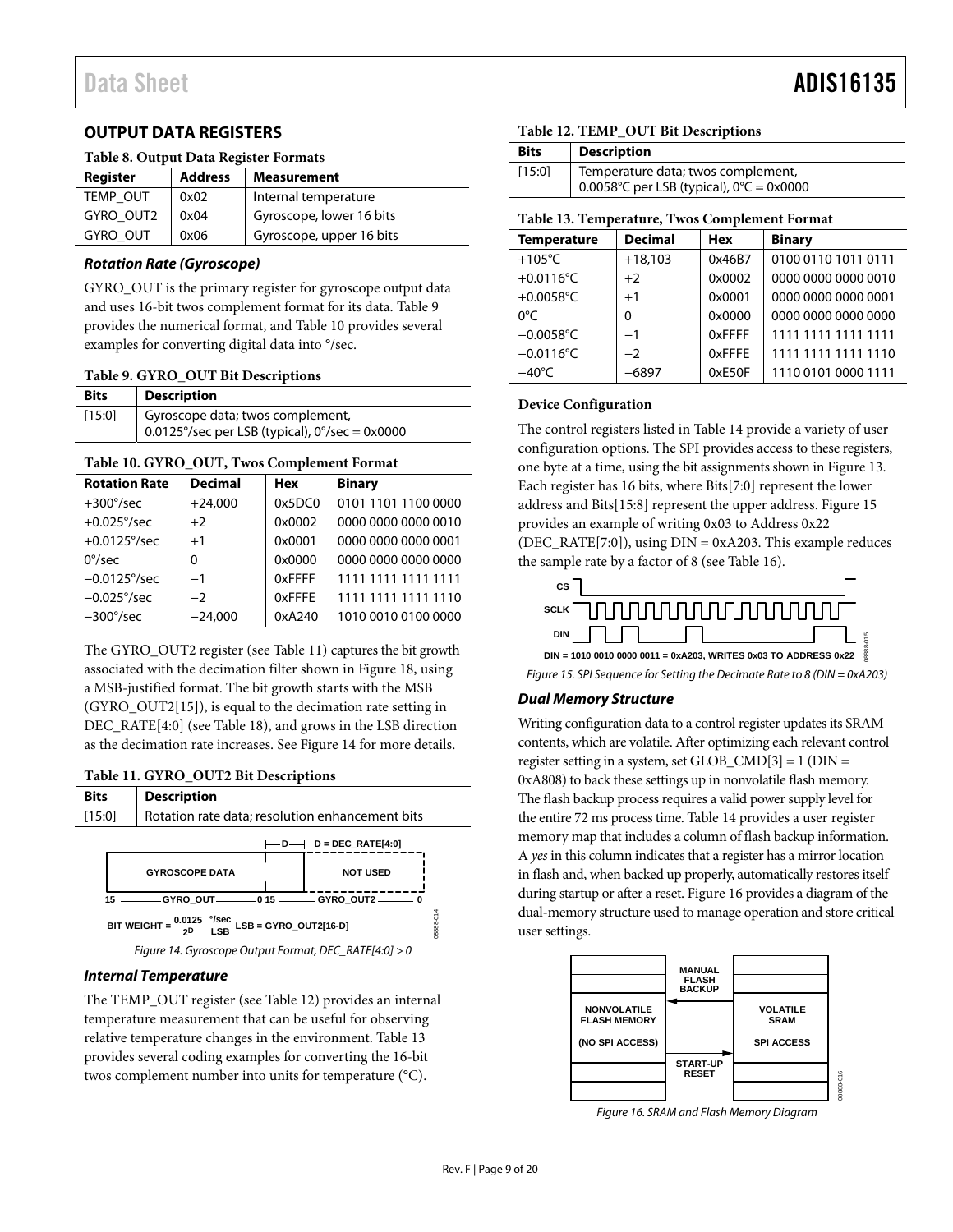# <span id="page-9-0"></span>USER REGISTERS

#### <span id="page-9-1"></span>**Table 14. User Register Memory Map**

| <b>Name</b>      | R/W          | <b>Flash Backup</b> | Address <sup>1</sup> | <b>Default</b> | <b>Register Description</b>                  | <b>Bit Function</b> |
|------------------|--------------|---------------------|----------------------|----------------|----------------------------------------------|---------------------|
| FLASH_CNT        | $\mathsf{R}$ | Yes                 | 0x00                 | N/A            | Flash memory write count                     | Table 30            |
| TEMP_OUT         | R            | <b>No</b>           | 0x02                 | N/A            | Output, temperature (internal)               | Table 12            |
| GYRO OUT2        | R            | <b>No</b>           | 0x04                 | N/A            | Output, gyroscope, lower 16 bits             | Table 11            |
| GYRO OUT         | R            | <b>No</b>           | 0x06                 | N/A            | Output, gyroscope, upper 16 bits             | Table 9             |
| GYRO OFF2        | R/W          | Yes                 | 0x08                 | 0x0000         | Gyroscope bias correction, lower 16 bits     | Table 21            |
| <b>GYRO OFF</b>  | R/W          | Yes                 | 0x0A                 | 0x0000         | Gyroscope bias correction, upper 16 bits     | Table 20            |
| Reserved         | N/A          | N/A                 | 0x0C to 0x0F         | N/A            | Reserved                                     |                     |
| ALM_MAG1         | R/W          | Yes                 | 0x10                 | 0x0000         | Alarm 1 trigger setting                      | Table 23            |
| ALM_MAG2         | R/W          | Yes                 | 0x12                 | 0x0000         | Alarm 2 trigger setting                      | Table 24            |
| ALM_SMPL1        | R/W          | Yes                 | 0x14                 | 0x0000         | Alarm 1 sample period                        | Table 25            |
| ALM SMPL2        | R/W          | Yes                 | 0x16                 | 0x0000         | Alarm 2 sample period                        | Table 25            |
| <b>ALM CTRL</b>  | R/W          | Yes                 | 0x18                 | 0x0000         | Alarm configuration                          | Table 26            |
| <b>GPIO CTRL</b> | R/W          | Yes                 | 0x1A                 | 0x0000         | Auxiliary digital input/output control       | Table 32            |
| MSC CTRL         | R/W          | Yes                 | 0x1C                 | 0x0006         | Miscellaneous control: data ready, self-test | Table 31            |
| SMPL PRD         | R/W          | Yes                 | 0x1E                 | 0x001F         | Internal sample period (rate) control        | Table 16            |
| AVG CNT          | R/W          | Yes                 | 0x20                 | 0x0000         | Digital filter control                       | Table 17            |
| DEC_RATE         | R/W          | Yes                 | 0x22                 | 0x0000         | Decimation rate setting                      | Table 18            |
| SLP CTRL         | W            | Yes                 | 0x24                 | 0x0000         | Sleep mode control                           | Table 33            |
| DIAG STAT        | R            | <b>No</b>           | 0x26                 | 0x0000         | System status                                | Table 34            |
| GLOB_CMD         | W            | No                  | 0x28                 | 0x0000         | System command                               | Table 29            |
| Reserved         | N/A          | N/A                 | 0x2A to 0x31         | N/A            | Reserved                                     |                     |
| LOT_ID1          | R            | Yes                 | 0x32                 | N/A            | Lot Identification Code 1                    | Table 35            |
| LOT_ID2          | R            | Yes                 | 0x34                 | N/A            | Lot Identification Code 2                    | Table 35            |
| LOT_ID3          | R            | Yes                 | 0x36                 | N/A            | Lot Identification Code 3                    | Table 35            |
| PROD ID          | R            | Yes                 | 0x38                 | 0x3F07         | Product ID, binary number for 16,135         | Table 37            |
| SERIAL NUM       | R            | Yes                 | 0x3A                 | N/A            | Serial number                                | Table 36            |

<sup>1</sup> Each register contains two bytes. The Address column in this table only offers the address of the lower byte. Add 1 to it to calculate the address of the upper byte.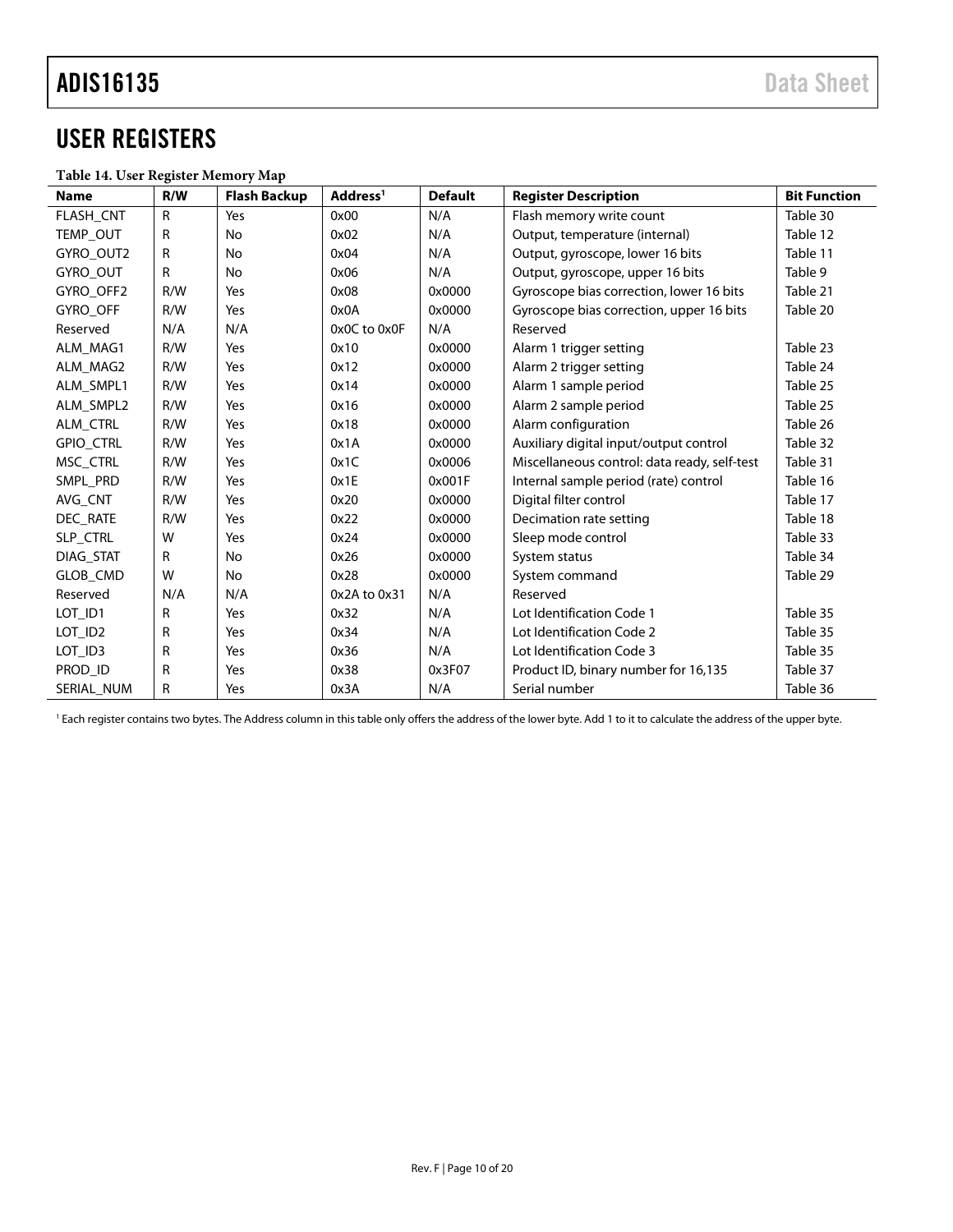# <span id="page-10-0"></span>DIGITAL PROCESSING CONFIGURATION

[Figure 18](#page-10-1) provides a block diagram for the sampling and digital filter stages inside the [ADIS16135.](http://analog.com/ADIS16135?doc=ADIS16135.pdf) [Table 15](#page-10-5) provides a summary of registers for sample rate and filter control.

#### <span id="page-10-5"></span>**Table 15. Digital Processing Registers**

| <b>Register Name</b> | <b>Address</b> | <b>Description</b>                  |  |
|----------------------|----------------|-------------------------------------|--|
| SMPL PRD             | 0x1E           | Sample rate control                 |  |
| AVG CNT              | 0x20           | Digital filtering and range control |  |
| DEC RATE             | 0x22           | Decimation rate setting             |  |

#### *Internal Sample Rate*

The SMPL\_PRD register in [Table 16](#page-10-3) provides a programmable control for the internal sample rate. Use the following formula to calculate the decimal number for the code to write into this register:

$$
SMPL\_PRD = \frac{32,768}{(f_S)} - 1; f_S \le 2048 \text{ SPS}
$$

The factory default setting for SMPL\_PRD sets the internal sample rate to a rate of 1024 SPS; the minimum setting for the SMPL\_PRD register is 0x000F, which results in an internal sample rate of 2048 SPS.

#### <span id="page-10-3"></span>**Table 16. SMPL\_PRD Bit Descriptions**

| Bits   | <b>Description (Default = 0x001F)</b>    |
|--------|------------------------------------------|
| [15:0] | Clock setting bits; sets fs in Figure 18 |

#### *Input Clock Configuration*

Set SMPL\_PRD =  $0x0000$  (DIN =  $0x9F00$ , then DIN =  $0x9E00$ ) to disable the internal clock and enable CLKIN as a clock input pin.

#### *Digital Filtering*

The AVG\_CNT register (see [Table 17\)](#page-10-4) provides user controls for the low-pass filter. This filter contains two cascaded averaging filters that provide a Bartlett window FIR filter response (see [Figure 18\)](#page-10-1). For example, set AVG\_CNT[7:0] =  $0x04$  (DIN = 0xA004) to set each stage to 16 taps. When used with the default sample rate of 1024 SPS, this establishes a −3dB bandwidth of approximately 20 Hz for this filter.



*Figure 17. Bartlett Window FIR Filter Frequency Response (Phase Delay = N Samples)*

#### <span id="page-10-4"></span>**Table 17. AVG\_CNT Bit Descriptions**

| <b>Bits</b> | Description (Default = 0x0000)                     |
|-------------|----------------------------------------------------|
| [15:3]      | Don't care                                         |
| [2:0]       | Binary; B variable in Figure 18; maximum = 110 (6) |

#### *Averaging/Decimation Filter*

The DEC\_RATE register (see [Table 18\)](#page-10-2) provides user control for the final filter stage (see [Figure 18\)](#page-10-1), which averages and decimates the output data. For systems that value lower sample rates, this filter stage provides an opportunity to lower the sample rate while maintaining optimal bias stability performance. The −3 dB bandwidth of this filter stage is approximately one half the output data rate. For example, set  $DEC\_RATE[7:0] = 0x04$  $(DIN = 0xA204)$  to reduce the sample rate by a factor of 16. When the factory default 1024 SPS sample rate is used, this decimation setting reduces the output data rate to 64 SPS and the sensor bandwidth to approximately 31 Hz.

#### <span id="page-10-2"></span>**Table 18. DEC\_RATE Bit Descriptions**

| <b>Bits</b> | Description (Default = 0x0000)                                                       |
|-------------|--------------------------------------------------------------------------------------|
| [15:5]      | Don't care                                                                           |
| [4:0]       | Binary; D variable in Figure 18; maximum setting $=$<br>1000 (binary) = 16 (decimal) |

<span id="page-10-1"></span>

*Figure 18. Sampling and Frequency Response Block Diagram*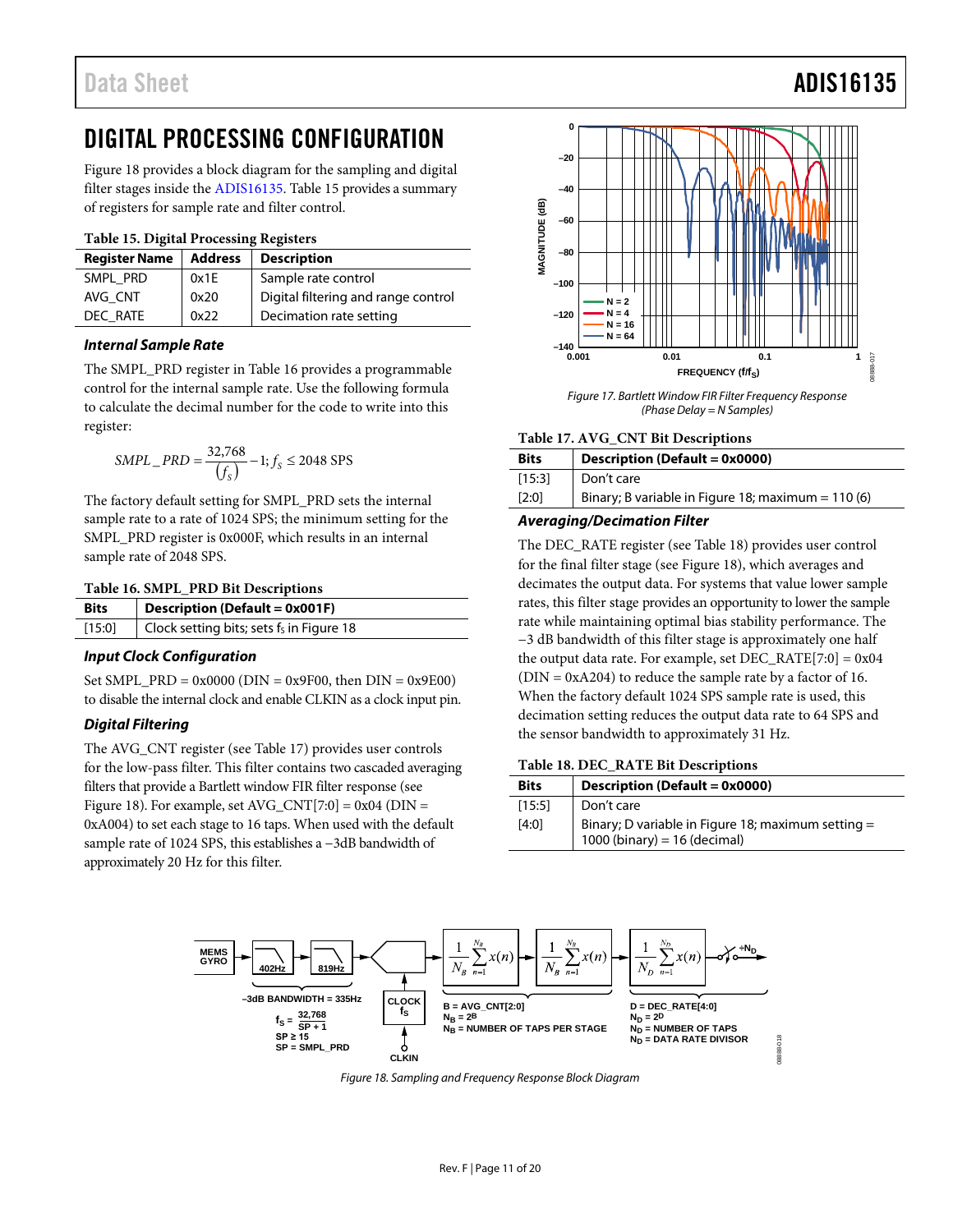# <span id="page-11-0"></span>**CALIBRATION**

The [ADIS16135](http://analog.com/ADIS16135?doc=ADIS16135.pdf) factory calibration produces correction formulas for the gyroscope and programs them into the flash memory. [Table 19](#page-11-3) contains a list of user control registers that provide opportunity for user optimization after installation. [Figure 19](#page-11-4) illustrates the summing function of the sensor's offset correction register.

#### <span id="page-11-3"></span>**Table 19. Registers for User Calibration**

| Register        | <b>Address</b> | <b>Description</b>      |
|-----------------|----------------|-------------------------|
| GYRO OFF2       | 0x08           | Gyroscope bias          |
| GYRO OFF        | 0x0A           | Gyroscope bias          |
| <b>GLOB CMD</b> | 0x28           | Bias correction command |



*Figure 19. Gyroscope Bias Calibration User Controls*

<span id="page-11-4"></span>The factory calibration addresses initial and temperature dependent bias errors in the gyroscopes, but some environmental conditions, such as temperature cycling and mechanical stress on the package, can cause bias shifts in MEMS gyroscope structures. For systems that value absolute bias accuracy, there are two options for optimizing absolute bias accuracy: autonull and manual correction.

### *Automatic Bias Correction*

Set GLOB\_CMD $[0] = 1$  (DIN = 0xA801) to start the automatic bias correction (ABC) function, which uses the following internal sequence to calibrate each gyroscope for bias error:

- 1. Wait for a complete output data cycle to complete, which includes the entire average and decimation time in DEC\_RATE.
- 2. Read the gyroscope's output registers.
- 3. Multiply the measurement by −1 to change its polarity.
- 4. Write the final value into the offset registers.
- 5. Update the flash memory.

The Allan variance curve shown i[n Figure 7](#page-6-1) provides a trade-off between bias accuracy and averaging time. The DEC\_RATE register provides a user control for averaging time when using the ABC function. Set DEC\_RATE $[7:0] = 0x10$  (DIN = 0xA210), which sets the decimation rate to  $65,536$   $(2^{16})$  and provides an averaging time of 64 seconds (65,536  $\div$  1024 SPS) for this function. Then, set GLOB\_CMD $[0] = 1$  (DIN = 0xA801), and keep the platform stable for at least 65 seconds while the gyroscope bias data accumulates.

After this completes, th[e ADIS16135](http://analog.com/ADIS16135?doc=ADIS16135.pdf) automatically updates the flash memory. Once the ABC function starts, the SPI is not active. The only way to interrupt it is to remove power or initiate a hardware reset using the  $\overline{\text{RST}}$  pin. When using  $DEC\_RATE = 0x0010$ , the 1  $\sigma$  accuracy for this correction is approximately 0.002°/sec for the gyroscope correction factor. See [Table 29](#page-13-5) for more information on GLOB\_CMD.

#### *Manual Bias Correction*

The GYRO\_OFF and GYRO\_OFF2 registers (see [Table 20](#page-11-2) and [Table 21\)](#page-11-1) provide a bias adjustment function for the output of each sensor. GYRO\_OFF has the same format as GYRO\_OUT, and GYRO\_OFF2 has the same format as GYRO\_OUT2.

#### <span id="page-11-2"></span>**Table 20. GYRO\_OFF Bit Descriptions**

| <b>Bits</b> | Description (Default = 0x0000)                                       |
|-------------|----------------------------------------------------------------------|
| [15:0]      | Gyroscope offset correction; twos complement,<br>0.0125°/sec per LSB |

#### <span id="page-11-1"></span>**Table 21. GYRO\_OFF2 Bit Descriptions**

| <b>Bits</b> | Description (Default = 0x0000)                      |
|-------------|-----------------------------------------------------|
| [15:0]      | Gyroscope offset correction, finer resolution; uses |
|             | same format as GYRO_OUT2 (see Table 11)             |

#### *Restoring Factory Calibration*

Set GLOB  $\text{CMD}[1] = 1$  (DIN = 0xA802) to execute the factory calibration restore function. This function resets each user calibration register to 0x0000, resets all sensor data to 0, and automatically updates the flash memory within 72 ms. See [Table 29](#page-13-5) for more information on GLOB\_CMD.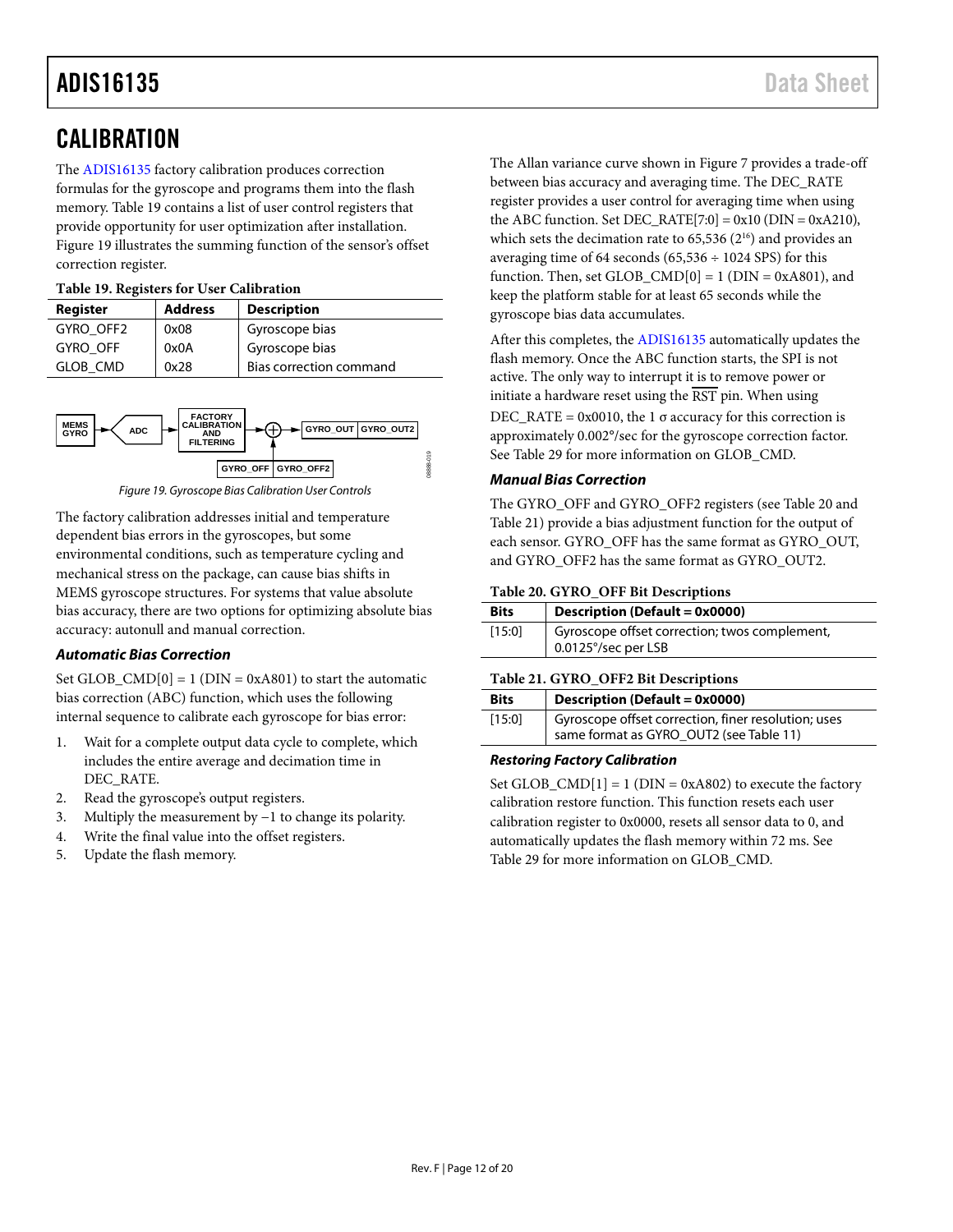## <span id="page-12-0"></span>ALARMS

The alarm function provides monitoring for two independent conditions[. Table 22](#page-12-5) contains a list of registers that provide configuration and control inputs for the alarm function.

<span id="page-12-5"></span>

|  | Table 22. Registers for Alarm Configuration |
|--|---------------------------------------------|
|  |                                             |

| <b>Register</b> | <b>Address</b> | <b>Description</b>       |
|-----------------|----------------|--------------------------|
| ALM MAG1        | 0x10           | Alarm 1, trigger setting |
| ALM MAG2        | 0X12           | Alarm 2, trigger setting |
| ALM SMPL1       | 0x14           | Alarm 1, sample period   |
| ALM SMPL2       | 0x16           | Alarm 2, sample period   |
| ALM CTRL        | 0x18           | Alarm configuration      |

The ALM\_CTRL register (see [Table 26\)](#page-12-4) provides data source selection (Bits[15:8]), rate-of-change enable (Bits[7:6]), trigger polarity (Bits[5:4]), data source filtering (Bit 3), and an alarm indicator signal (Bits[2:0]).

### *Static Alarm Use*

Set the rate-of-change bits (ALM\_CTRL[7:6]) equal to zero for static alarm use, which compares the data source selection (ALM\_CTRL[15:8]) with the values in the ALM\_MAGx registers in [Table 23](#page-12-1) and [Table 24.](#page-12-2) The data format in these registers matches the format of the data selection in ALM\_CTRL[15:8]. ALM\_CTRL[5:4] provide polarity settings. See [Table 27](#page-12-6) for a static alarm configuration example.

### <span id="page-12-1"></span>**Table 23. ALM\_MAG1 Bit Descriptions**

| <b>Bits</b> | Description (Default = 0x0000)                                       |
|-------------|----------------------------------------------------------------------|
| [15:0]      | Threshold setting; matches format of the<br>ALM CTRL[11:8] selection |

### <span id="page-12-2"></span>**Table 24. ALM\_MAG2 Bit Descriptions**

| <b>Bits</b> | Description (Default = 0x0000)               |
|-------------|----------------------------------------------|
| [15:0]      | Threshold setting; matches for format of the |
|             | ALM_CTRL[15:12] selection                    |

### *Dynamic Alarm Use*

Set the rate-of-change bits (ALM\_CTRL[7:6]) equal to 1 to enable the dynamic alarm mode, which monitors the data selection for a rate-of-change comparison. The rate of change is represented by the magnitude in the ALM\_MAGx registers over the time represented by the number of samples setting in the ALM\_SMPLx register (see [Table 25\)](#page-12-3). Se[e Table 27](#page-12-6) for a dynamic alarm configuration example.

<span id="page-12-3"></span>

| Table 25. ALM_SMPL1, ALM_SMPL2 Bit Descriptions |  |  |
|-------------------------------------------------|--|--|
|                                                 |  |  |

| <b>Bits</b> | Description (Default = 0x0000)                     |
|-------------|----------------------------------------------------|
| [15:8]      | Not used                                           |
| [7:0]       | Binary, number of samples (both 0x00 and 0x01 = 1) |
|             |                                                    |

### *Alarm Reporting*

DIAG\_STAT[9:8] provide error flags that indicate an alarm condition. ALM\_CTRL[2:0] provide controls for a hardware indicator using DIO1 or DIO2.

| <b>Bits</b> | Description (Default = 0x0000)                   |
|-------------|--------------------------------------------------|
| [15:12]     | Alarm 2 source selection                         |
|             | $0000 =$ disable                                 |
|             | 0001 = GYRO_OUT (does not include GYRO_OUT2)     |
|             | $0010 = TEMP$ OUT                                |
|             | $0011 = DIAG$ STAT                               |
| [11:8]      | Alarm 1 source selection (same as Alarm 2)       |
| [7]         | Rate-of-change enable for Alarm 2                |
|             | $(1 =$ rate of change, $0 =$ static level)       |
| [6]         | Rate-of-change enable for Alarm 1                |
|             | $(1 = rate of change, 0 = static level)$         |
| $[5]$       | Comparison polarity for Alarm 2                  |
|             | (1 specifies > ALM_MAG2, 0 specifies < ALM_MAG2) |
| $[4]$       | Comparison polarity for Alarm 1                  |
|             | (1 specifies > ALM_MAG1, 0 specifies < ALM_MAG1) |
| $[3]$       | Comparison data filter setting <sup>1</sup>      |
|             | $(1 = Bartlett filter, 0 = no filtering)$        |
| $[2]$       | Alarm output enable                              |
|             | $(1 = enabled, 0 = disabled)$                    |
| $[1]$       | Alarm output polarity                            |
|             | $(1 = active high, 0 = active low)$              |
| [0]         | Alarm output line select                         |
|             | $(1 = DIO2, 0 = DIO1)$                           |
| $1 - 1$ .   |                                                  |

### <sup>1</sup> Filtering applies to GYRO\_OUT only.

### *Alarm Example*

[Table 27](#page-12-6) offers an example that configures Alarm 1 to trigger when filtered GYRO\_OUT data drops below 50°/sec and Alarm 2 to trigger when filtered GYRO\_OUT data changes by more than 50°/sec over a 100 ms period, or 500°/sec<sup>2</sup>. The filter setting helps reduce false triggers from noise and refine the accuracy of the trigger points. The ALM\_SMPL2 setting of 102 samples provides a comparison period that is 99.6 ms for an internal sample rate of 1024 SPS. There is no need to program ALM\_SMPL1 because Alarm 1 is a static alarm in this example.

#### <span id="page-12-6"></span>**Table 27. Alarm Configuration Example 1**

| <b>DIN</b>        | <b>Description</b>                                                                                                                                                                                                   |
|-------------------|----------------------------------------------------------------------------------------------------------------------------------------------------------------------------------------------------------------------|
| 0x9911.<br>0x98AF | ALM $CTR = 0x11AF$<br>Alarm 2: dynamic; ∆-GYRO_OUT<br>(Δ-time, ALM_ SMPL2) > ALM_MAG2<br>Alarm 1: static; GYRO OUT < ALM MAG1<br>use filtered data source for comparison<br>DIO2 output indicator, positive polarity |
| 0x930F,<br>0x92A0 | ALM $MAG2 = 0x0FA0$ , $(+50^{\circ}/sec)$                                                                                                                                                                            |
| 0x910F.<br>0x90A0 | ALM $MAG1 = 0x0FA0$ , $(+50^{\circ}/sec)$                                                                                                                                                                            |
| 0x9666            | ALM SMPL2[7:0] = $0x66$ (102 samples)                                                                                                                                                                                |

#### <span id="page-12-4"></span>**Table 26. ALM\_CTRL Bit Descriptions**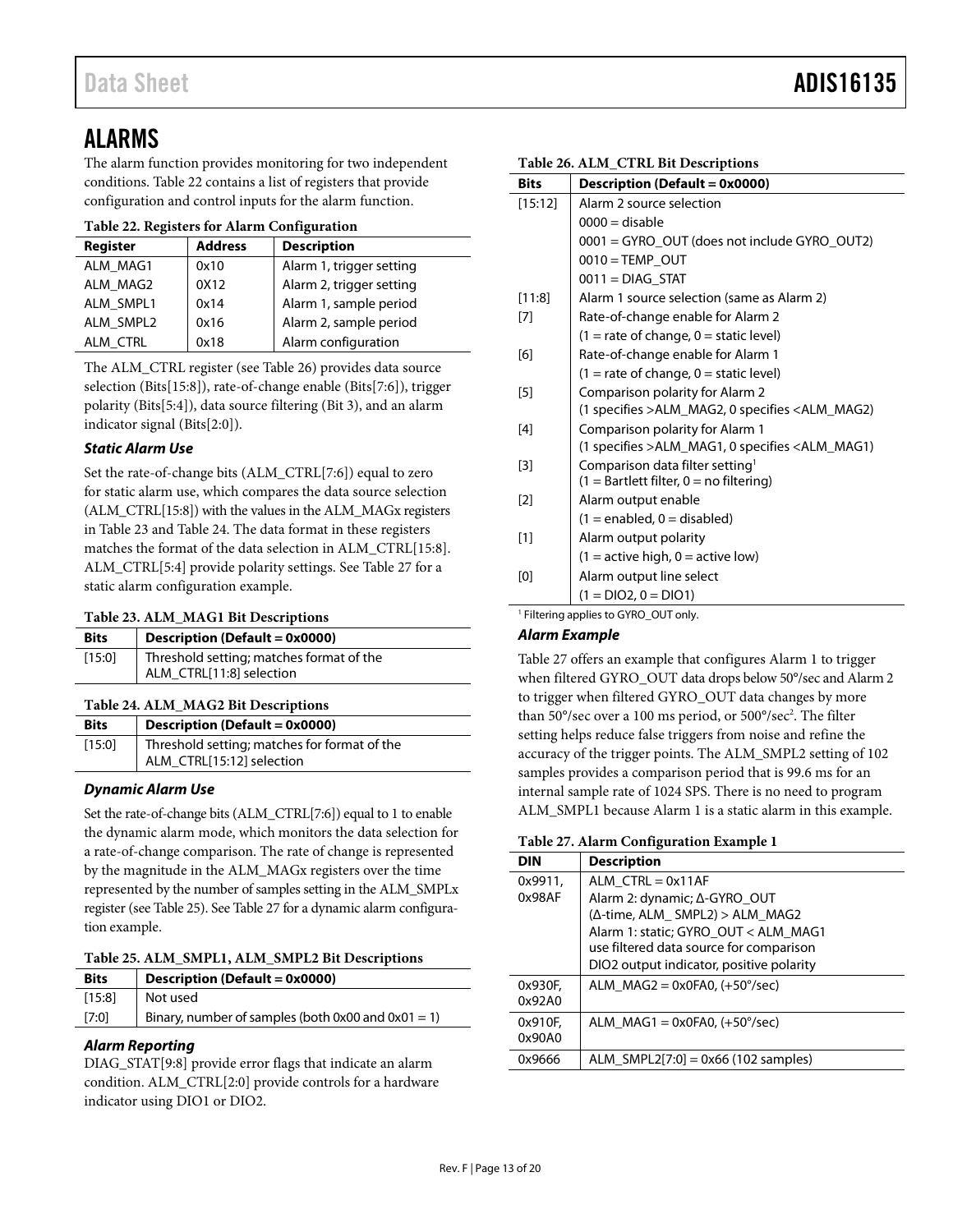## <span id="page-13-0"></span>SYSTEM CONTROLS

The [ADIS16135](http://analog.com/ADIS16135?doc=ADIS16135.pdf) provides a number of system-level controls for managing its operation using the registers listed in [Table 28.](#page-13-6)

#### <span id="page-13-6"></span>**Table 28. System Tool Registers**

| <b>Register Name</b> | <b>Address</b> | <b>Description</b>                 |
|----------------------|----------------|------------------------------------|
| <b>GPIO CTRL</b>     | 0x1A           | General-purpose I/O control        |
| MSC CTRL             | 0x1C           | Self-test, calibration, data ready |
| SLP_CTRL             | 0x24           | Sleep mode control                 |
| DIAG STAT            | 0x26           | Error flags                        |
| <b>GLOB CMD</b>      | 0x28           | Single-command functions           |
| LOT ID1              | 0x32           | Lot Identification Code 1          |
| LOT ID <sub>2</sub>  | 0x34           | Lot Identification Code 2          |
| LOT ID3              | 0x36           | Lot Identification Code 3          |
| PROD ID              | 0x38           | Product identification             |
| SERIAL NUM           | 0x3A           | Serial number                      |

### <span id="page-13-1"></span>**GLOBAL COMMANDS**

The GLOB\_CMD register (see [Table 29\)](#page-13-5) provides trigger bits for several operations. Write 1 to the appropriate bit in GLOB\_ CMD to start a function. After the function completes, the bit restores to 0.

### *Software Reset*

Set GLOB\_CMD[7] = 1 ( $DIN = 0xA880$ ) to reset the operation, which removes all data, initializes all registers from their flash settings, and starts data collection. This function provides a firmware alternative to the  $\overline{\text{RST}}$  line (se[e Table 5,](#page-5-1) Pin 8).

#### <span id="page-13-5"></span>**Table 29. GLOB\_CMD Bit Descriptions**

| $1.0017 - 2.0000 - 0.00000 - 0.00000 - 0.00000$ |                                |                       |
|-------------------------------------------------|--------------------------------|-----------------------|
| <b>Bits</b>                                     | Description (Default = 0x0000) | <b>Execution Time</b> |
| [15:8]                                          | Not used                       | N/A                   |
| $[7]$                                           | Software reset                 | 74 ms                 |
| $[6:4]$                                         | Not used                       | N/A                   |
| $[3]$                                           | Flash update                   | 72 ms                 |
| $[2]$                                           | Not used                       | N/A                   |
| $[1]$                                           | Factory calibration restore    | 71 ms                 |
| [0]                                             | Automatic bias correction      | N/A <sup>1</sup>      |

<sup>1</sup> Execution time is based on SMPL\_PRD and DEC\_RATE settings. This starts at the next data ready pulse, restarts the decimation cycle, and then writes to the flash (72 ms) after completing a decimation cycle. With respect to [Figure 18,](#page-10-1) the decimation cycle time =  $N_D \div F_S$ 

### <span id="page-13-2"></span>**MEMORY MANAGEMENT**

The flash memory's data retention has a dependency on temperature, as shown i[n Figure 20.](#page-13-7) The FLASH\_CNT register (se[e Table 30\)](#page-13-4) provides a 16-bit counter that helps track the number of write cycles to the nonvolatile flash memory, which helps the user manage against the endurance rating. The flash updates every time any of the following bits are set to 1: GLOB\_CMD[3], GLOB\_CMD[1], and GLOB\_ CMD[0].

<span id="page-13-4"></span>

| Table 30. FLASH_CNT Bit Descriptions |  |  |
|--------------------------------------|--|--|
|--------------------------------------|--|--|

| <b>Bits</b> | Description)                            |
|-------------|-----------------------------------------|
| [15:0]      | Binary counter; number of flash updates |



### <span id="page-13-7"></span>*Checksum Test*

Set  $MSC_CTRL[11] = 1$  (DIN = 0x9D08) to perform a checksum verification of the internal program memory. This takes a summation of the internal program memory and compares it with the original summation value for the same locations (from factory configuration). Check the results in the DIAG\_STAT register (see [Table 34\)](#page-14-6). DIAG\_STAT $[6] = 0$  if the sum matches the correct value and 1 if it does not. Make sure that the power supply is within specification for the entire 20 ms that this function takes to complete.

### <span id="page-13-3"></span>**GENERAL-PURPOSE I/O**

There are two general-purpose I/O lines, DIO1 and DIO2, which provide a number of useful functions. The MSC\_CTRL[2:0] bits (see [Table 31\)](#page-14-4) control the data-ready configuration and have the highest priority for setting either DIO1 or DIO2 (but not both). The ALM\_CTRL[2:0] control bits (see [Table 26\)](#page-12-4) provide the alarm indicator configuration control and have the second highest priority for DIO1 or DIO2. When DIO1 and DIO2 are not in use as either data-ready or alarm indicator signals, the GPIO\_CTRL register (see [Table 32\)](#page-14-3) provides the control and data bits for them.

#### *Data Ready I/O Indicator*

The factory default setting for MSC\_CTRL[2:0] is 110, which configures DIO1 as a positive data-ready indicator signal. A common option for this function is  $MSC_CTRL[2:0] = 100$  $(DIN = 0x9C04)$ , which changes data ready to a negative polarity for processors that provide only negative-triggered interrupt pins. The pulse width is between 100 μs and 200 μs over all conditions.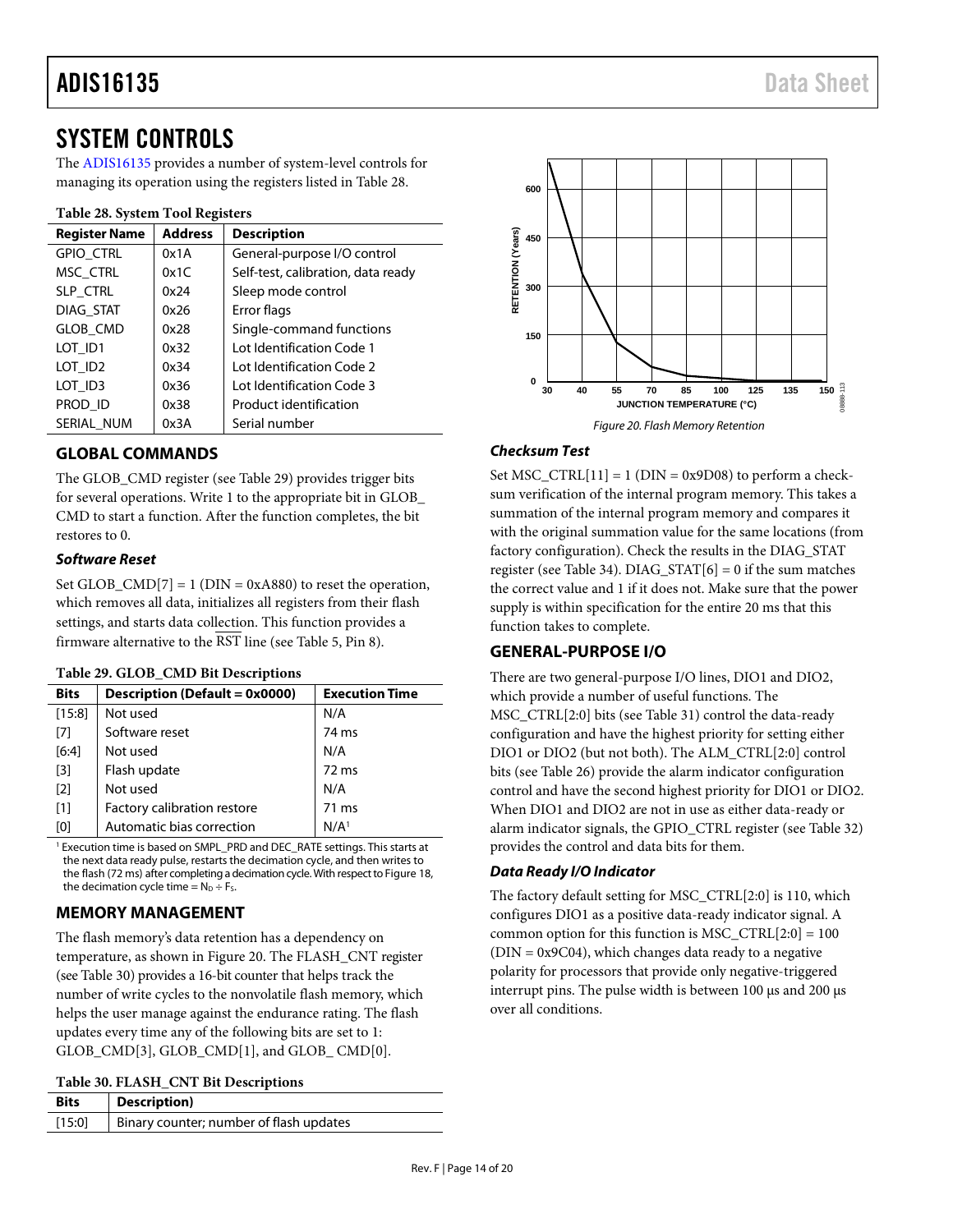#### *Example I/O Configuration*

For example, set GPIO  $\text{CTRL}[7:0] = 0x02 \text{ (DIN} = 0x9A02)$  to set DIO1 as an input and DIO2 as an output. Then, set GPIO\_CTRL $[15:8] = 0x02$  (DIN = 0x9B02) to set DIO2 in a high output state. Monitor DIO1 by reading GPIO\_CTRL[8]  $(DIN = 0x1B00)$ .

#### <span id="page-14-4"></span>**Table 31. MSC\_CTRL Bit Descriptions**

| <b>Bits</b> | Description (Default = 0x0006)                          |
|-------------|---------------------------------------------------------|
| [15:12]     | Not used                                                |
| [11]        | Memory test (cleared upon completion)                   |
|             | $(1 =$ enabled, 0 = disabled)                           |
| [10]        | Automatic self-test (cleared upon completion)           |
|             | $(1 =$ enabled, $0 =$ disabled)                         |
| [9:8]       | Do not use, always set these bits to 00 (binary)        |
| [7]         | Disable sensor compensation                             |
|             | $(1 =$ disable compensation, $0 =$ enable compensation) |
| [6:3]       | Not used                                                |
| [2]         | Data-ready enable                                       |
|             | $(1 =$ enabled, $0 =$ disabled)                         |
| [1]         | Data-ready polarity                                     |
|             | $(1 =$ active high, $0 =$ active low)                   |
| [0]         | Data-ready line select                                  |
|             | $(1 = DIO2, 0 = DIO1)$                                  |

#### <span id="page-14-3"></span>**Table 32. GPIO\_CTRL Bit Descriptions**

| <b>Bits</b>       | <b>Description (Default = 0x0000)</b>               |
|-------------------|-----------------------------------------------------|
| [15:10]           | Don't care                                          |
| [9]               | General-Purpose I/O Line 2 (DIO2) data level        |
| [8]               | General-Purpose I/O Line 1 (DIO1) data level        |
| [7:2]             | Don't care                                          |
| $\lceil 1 \rceil$ | General-Purpose I/O Line 2 (DIO2) direction control |
|                   | $(1 = output, 0 = input)$                           |
| [0]               | General-Purpose I/O Line 1 (DIO1) direction control |
|                   | $(1 = output, 0 = input)$                           |

### <span id="page-14-0"></span>**SELF-TEST**

The MSC\_CTRL bits (see [Table 31\)](#page-14-4) provide a self-test function, which helps verify the mechanical integrity of the MEMS and signal processing circuit. When enabled, the self-test applies an electrostatic force to the internal sensor element, which causes it to move in a manner that simulates its response to actual rotation. Set MSC\_CTRL $[10] = 1$  (DIN = 0x9D04) to run the self-test routine, which reports a pass/fail result in DIAG\_STAT[5]. MSC\_CTRL[10] resets itself to 0 after completing this routine. This process takes approximately 46 ms.

#### <span id="page-14-1"></span>**POWER MANAGEMENT**

The SLP\_CTRL register (se[e Table 33\)](#page-14-5) provides two different sleep modes for system-level management: normal and timed. Set  $SLP_CTRL[7:0] = 0xFF$  (DIN = 0xA4FF) to start normal sleep mode. To awaken the device from sleep mode, use one of the following options to restore normal operation: assert CS from high to low, pulse RST low, then high again, or cycle the power. Use SLP\_CTRL[7:0] to put the device into sleep mode for a specified period. For example, SLP\_CTRL[7:0] =  $0x64$  $(DIN = 0xA464)$  puts th[e ADIS16135](http://www.analog.com/ADIS16135?doc=ADIS16135.pdf) to sleep for 50 sec.

#### <span id="page-14-5"></span>**Table 33. SLP\_CTRL Bit Descriptions**

| <b>Bits</b> | <b>Description</b>                                      |
|-------------|---------------------------------------------------------|
| [15:8]      | Not used                                                |
| [7:0]       | 0xFF: normal sleep mode                                 |
|             | 0x00 to 0xFE: programmable sleep time bits; 0.5 sec/LSB |
|             |                                                         |

#### <span id="page-14-2"></span>**STATUS**

The DIAG\_STAT register (see [Table 34\)](#page-14-6) provides error flags for a number of functions. Each flag uses a 1 to indicate an error condition and a 0 to indicate a normal condition. Reading this register provides access to each flag's status and resets all of the bits to 0 for monitoring future operation. If the error condition remains, the error flag returns to 1 at the conclusion of the next sample cycle. DIAG\_STAT[0] does not require a read of this register to return to 0. If the power supply voltage goes back into range, this flag clears automatically. The SPI communication error flag in DIAG\_STAT[3] indicates that the number of SCLKs in a SPI sequence did not equal a multiple of 16 SCLKs.

#### <span id="page-14-6"></span>**Table 34. DIAG\_STAT Bit Descriptions**

| <b>Bits</b>       | Description (Default = 0x0000)                                       |
|-------------------|----------------------------------------------------------------------|
| [15:10]           | Not used                                                             |
| [9]               | Alarm 2 status (1 = active, 0 = inactive)                            |
| [8]               | Alarm 1 status (1 = active, 0 = inactive)                            |
| [7]               | Not used                                                             |
| [6]               | Flash test, checksum flag $(1 = \text{fail}, 0 = \text{pass})$       |
| [5]               | Self-test diagnostic error flag $(1 = \text{fail}, 0 = \text{pass})$ |
| [4]               | Sensor over range $(1 = over range, 0 = normal)$                     |
| $\lceil 3 \rceil$ | SPI communication failure $(1 = \text{fail}, 0 = \text{pass})$       |
| $\lceil 2 \rceil$ | Flash update failure $(1 = \text{fail}, 0 = \text{pass})$            |
| [1]               | Not used                                                             |
| [0]               | Power supply low, $(1 = VCC < 4.75 V, 0 = VCC > 4.75 V)$             |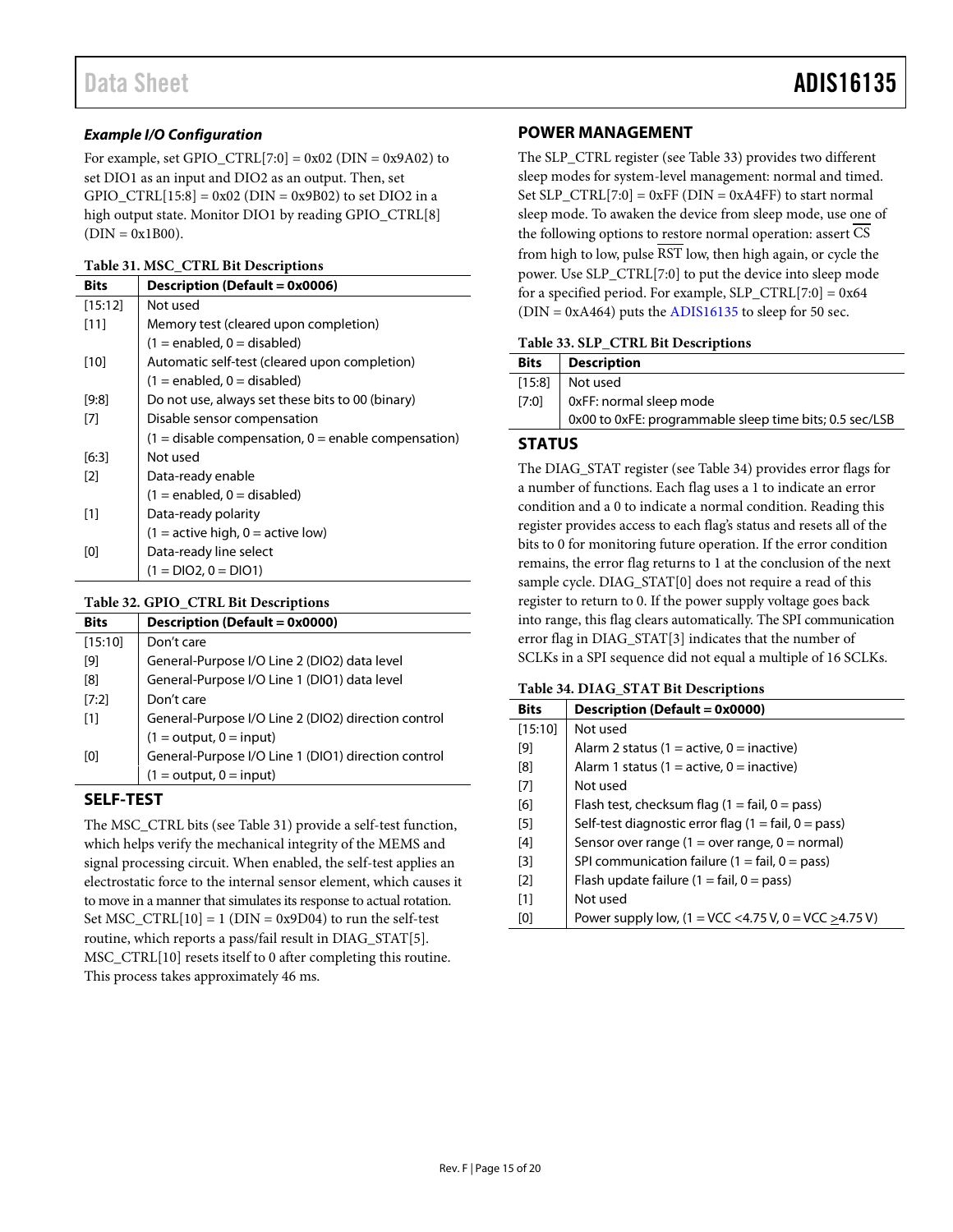### <span id="page-15-0"></span>**PRODUCT IDENTIFICATION**

The PROD\_ID register (see [Table 37\)](#page-15-2) contains 0x3F07, which is the hexadecimal equivalent of 16,135. The LOT\_ID1, LOT\_ID2, and LOT\_ID3 registers (see [Table 35\)](#page-15-1) provide manufacturing lot information. The SERIAL\_NUM register (see [Table 36\)](#page-15-3) contains a binary number that represents the serial number on the device label and is lot specific.

#### <span id="page-15-1"></span>**Table 35. LOT\_ID1, LOT\_ID2, LOT\_ID3 Bit Descriptions**

| <b>Bits</b> | <b>Description</b>              |
|-------------|---------------------------------|
| [15:0]      | Lot identification, binary code |

#### <span id="page-15-3"></span>**Table 36. SERIAL\_NUM Bit Descriptions**

| <b>Bits</b> | <b>Description</b>                |
|-------------|-----------------------------------|
| $[15:14]$   | l Not used                        |
| [13:0]      | Serial number, 1 to 9999 (0x270F) |

#### <span id="page-15-2"></span>**Table 37. PROD\_ID Bit Descriptions**

| <b>Bits</b> | <b>Description</b>                      |
|-------------|-----------------------------------------|
| [15:0]      | $\vert$ Product identification = 0x3F07 |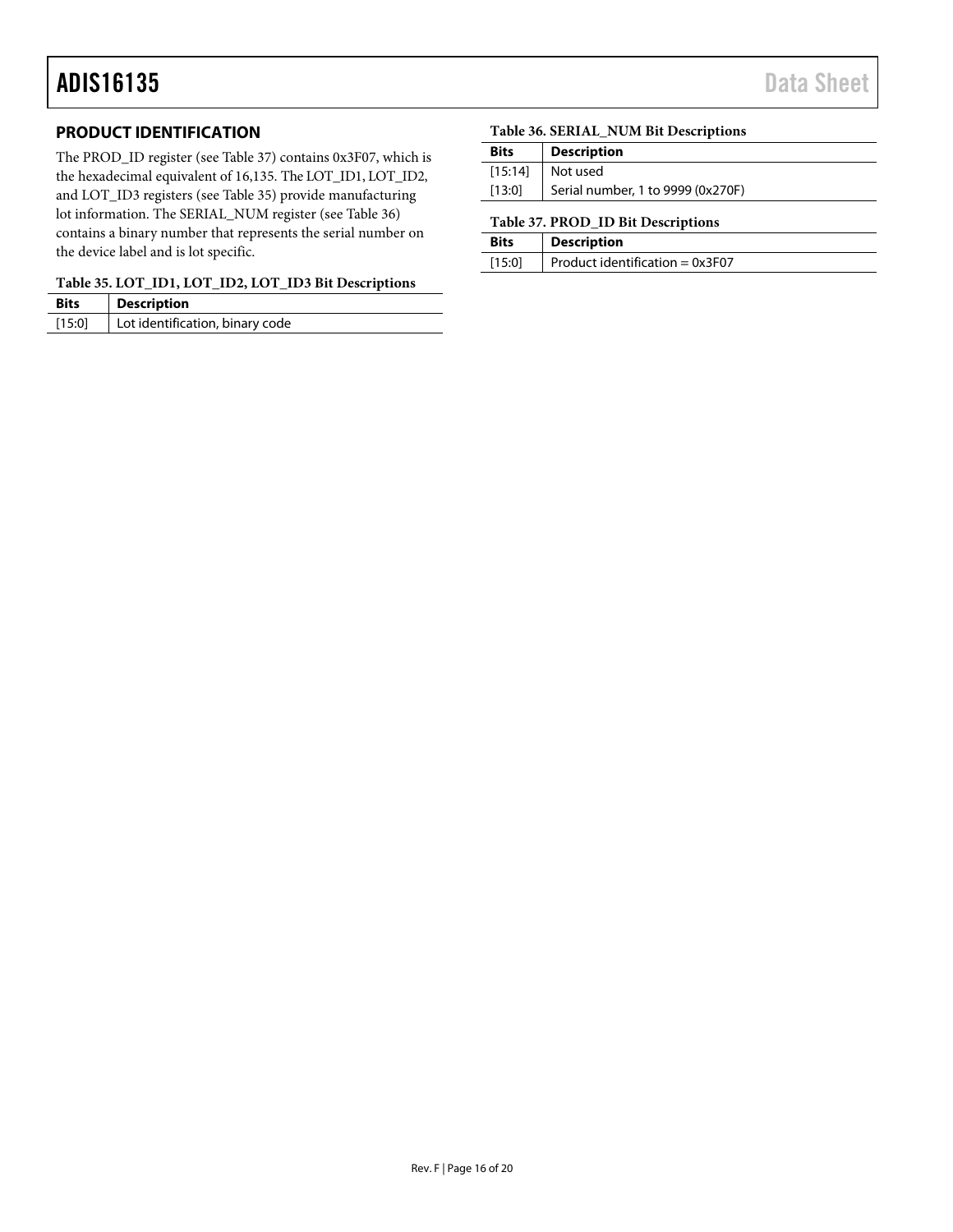### <span id="page-16-0"></span>APPLICATIONS INFORMATION **BREAKOUT BOARD**

<span id="page-16-1"></span>The [ADIS16IMU1/PCBZ \(](http://analog.com/EVAL-ADIS16IMU1?doc=ADIS16135.pdf)sold separately) provides a breakout board function for th[e ADIS16135BMLZ.](http://analog.com/ADIS16135?doc=ADIS16135.pdf) This interface printed circuit board (PCB) provides larger connectors than the [ADIS16135BMLZ](http://analog.com/ADIS16135?doc=ADIS16135.pdf) for simpler connection with an SPI-compatible processor board. It also provides four tapped M2 holes for attachment of th[e ADIS16135BMLZ](http://analog.com/ADIS16135?doc=ADIS16135.pdf) to the breakout board and four holes (machine screw size M2.5 or #4) for mounting the breakout board to a solid structure. J1 is a dual-row, 2 mm (pitch) connector that works with 1 mm ribbon cable systems.

[Figure 21 p](#page-16-2)rovides the top level view of the interface board. Install the [ADIS16135BMLZ](http://analog.com/ADIS16135?doc=ADIS16135.pdf) onto this board using the silk pattern as an orientation guide[. Figure 22 p](#page-16-3)rovides the pin assignments for J1 that match the [ADIS16135BMLZ](http://analog.com/ADIS16135?doc=ADIS16135.pdf) pin functions, which are listed i[n Table 5.](#page-5-1) Th[e ADIS16135 d](http://analog.com/ADIS16135?doc=ADIS16135.pdf)oes not require external capacitors for normal operation; therefore, the interface PCB does not use the C1 and C2 pads.



<span id="page-16-2"></span>Figure 21. Physical Diagram for the Current ADIS16IMU1/PCBZ

| ا ا.                   |                         |                    |                               |  |
|------------------------|-------------------------|--------------------|-------------------------------|--|
| <b>RST</b>             | $\overline{\mathbf{1}}$ | $\mathbf{2}$       | <b>SCLK</b>                   |  |
| $\overline{\text{cs}}$ | $\overline{\mathbf{3}}$ | 4                  | <b>DOUT</b>                   |  |
| <b>DNC</b>             | $5^{\circ}$             | $\mathbf{\bar{6}}$ | DIN                           |  |
| <b>GND</b>             | $\overline{7}$          | 8                  | <b>GND</b>                    |  |
| <b>GND</b>             | $\overline{\mathbf{9}}$ | 10                 | VDD                           |  |
| VDD                    | 11                      | 12                 | <b>VDD</b>                    |  |
| DIO <sub>1</sub>       | 13                      | 14                 | DIO <sub>2</sub>              |  |
| DIO <sub>3</sub>       | 15                      | 16                 | 08888-200<br>DIO <sub>4</sub> |  |

<span id="page-16-3"></span>Figure 22. ADIS16IMU1/PCBZ J1 Pin Assignments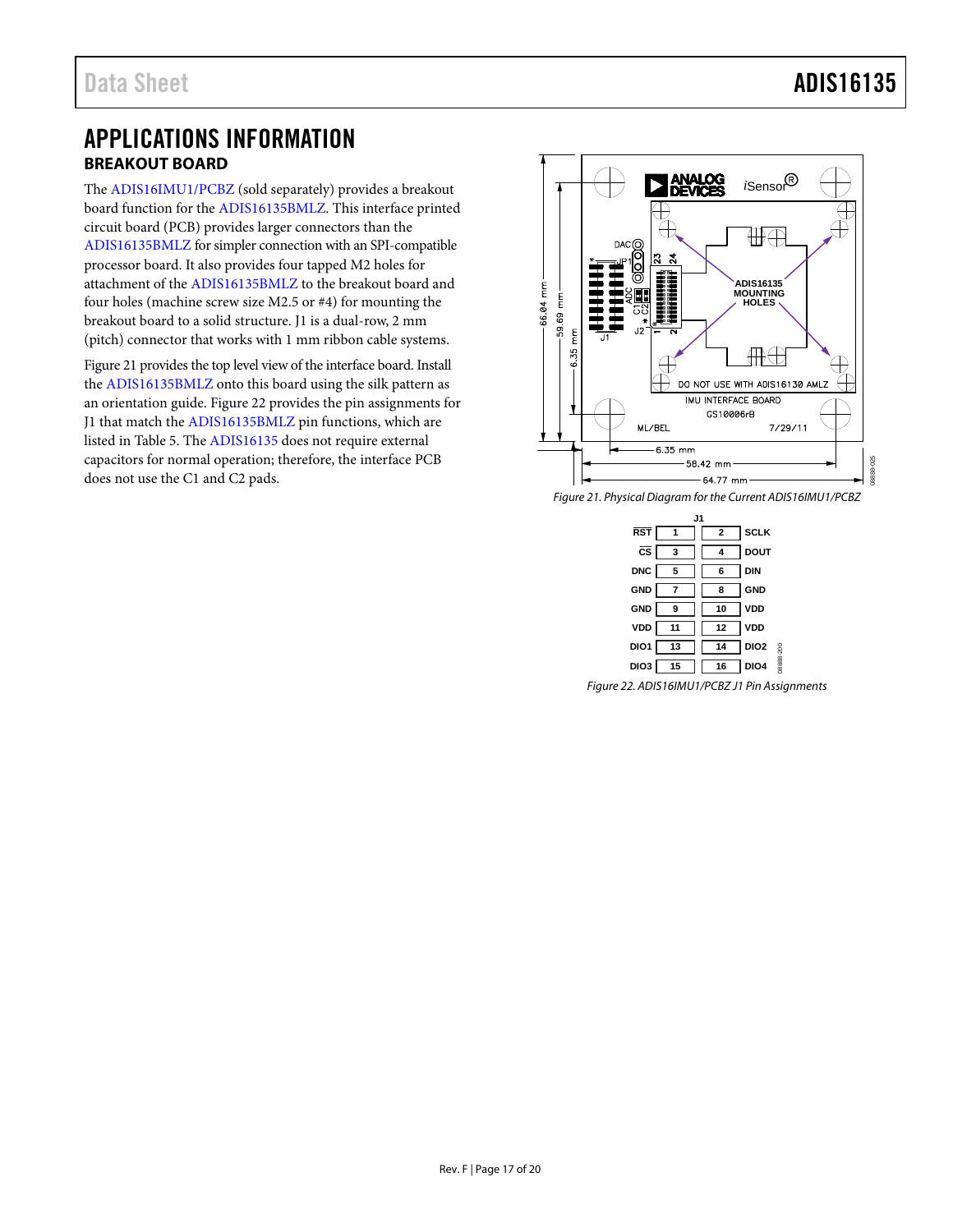### <span id="page-17-0"></span>**INSTALLATION TIPS**

Us[e Figure 23 a](#page-17-1)n[d Figure 24](#page-17-2) as a starting point for a connector down mechanical design, where the mating connector is soldered to a PCB. All of the evaluation tools for th[e ADIS16135 u](http://www.analog.com/ADIS16135?doc=ADIS16135.pdf)se the Samtec CLM-112-02 series as the mating connector and assume use of two holes for the connector alignment pins together with 24 holes for stress relief in those cases where the pins of the [ADIS16135](http://www.analog.com/ADIS16135?doc=ADIS16135.pdf) bottom out during insertion.

When designing a connector up system, use the mounting holes shown i[n Figure 23](#page-17-1) as a guide in designing the bulkhead mounting system, and us[e Figure 24](#page-17-2) as a guide in developing the mating connector interface on a flexible circuit or other connector system.



<span id="page-17-1"></span>Figure 23. Suggested Mounting Hole Locations, Connector Down



<span id="page-17-2"></span>Figure 24. Suggested Layout and Mechanical Design for the Mating Connector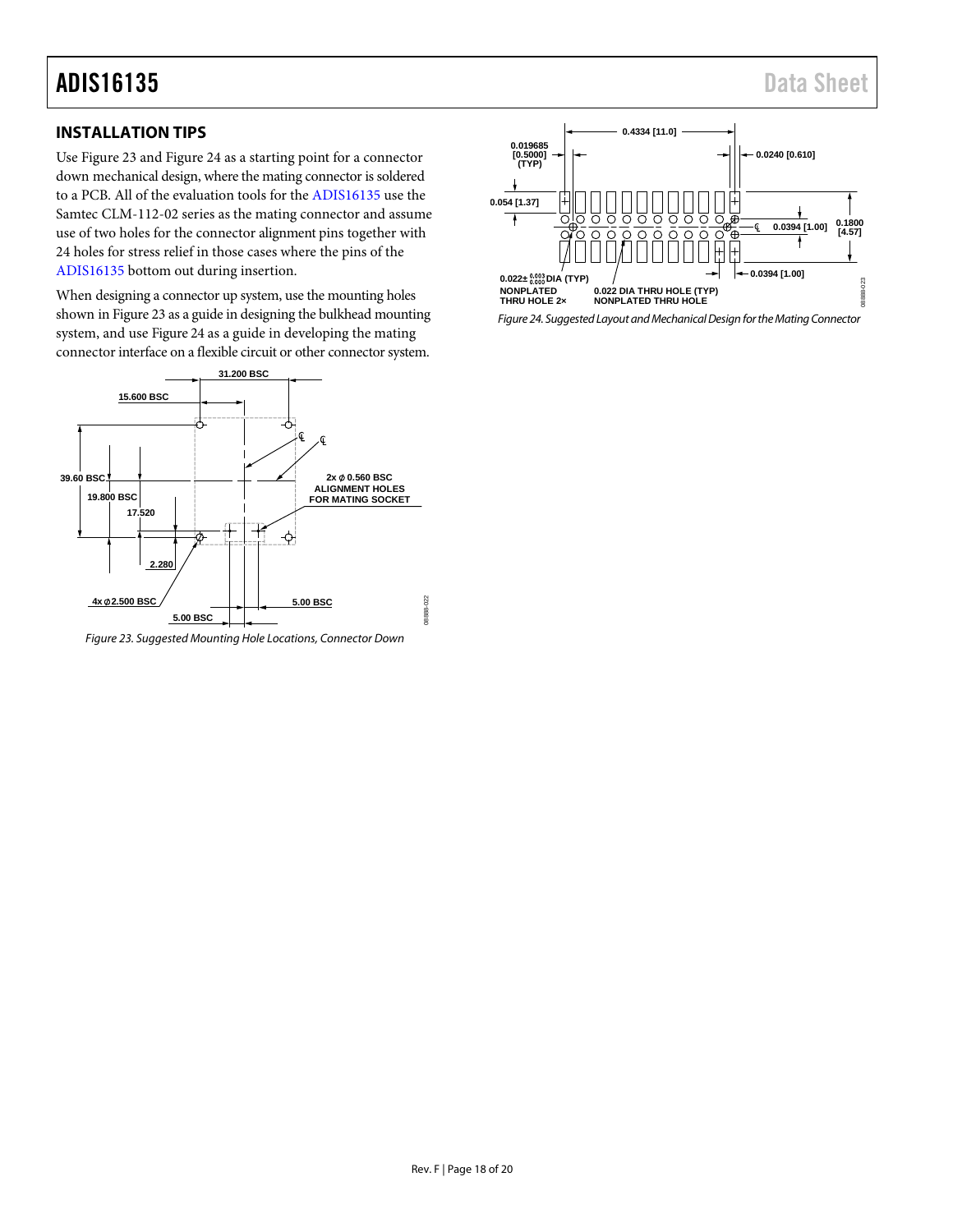# <span id="page-18-0"></span>OUTLINE DIMENSIONS



### <span id="page-18-1"></span>**ORDERING GUIDE**

| Model <sup>®</sup> | Temperature Range                   | <b>Package Description</b>                   | Package Option |
|--------------------|-------------------------------------|----------------------------------------------|----------------|
| 35BMLZ<br>ADIS161  | 105°C<br>$-40^{\circ}$<br>$+ \circ$ | Connector Interface<br>d Module with.<br>ead | ML-24-3        |

 $1 Z =$  RoHS Compliant Part.